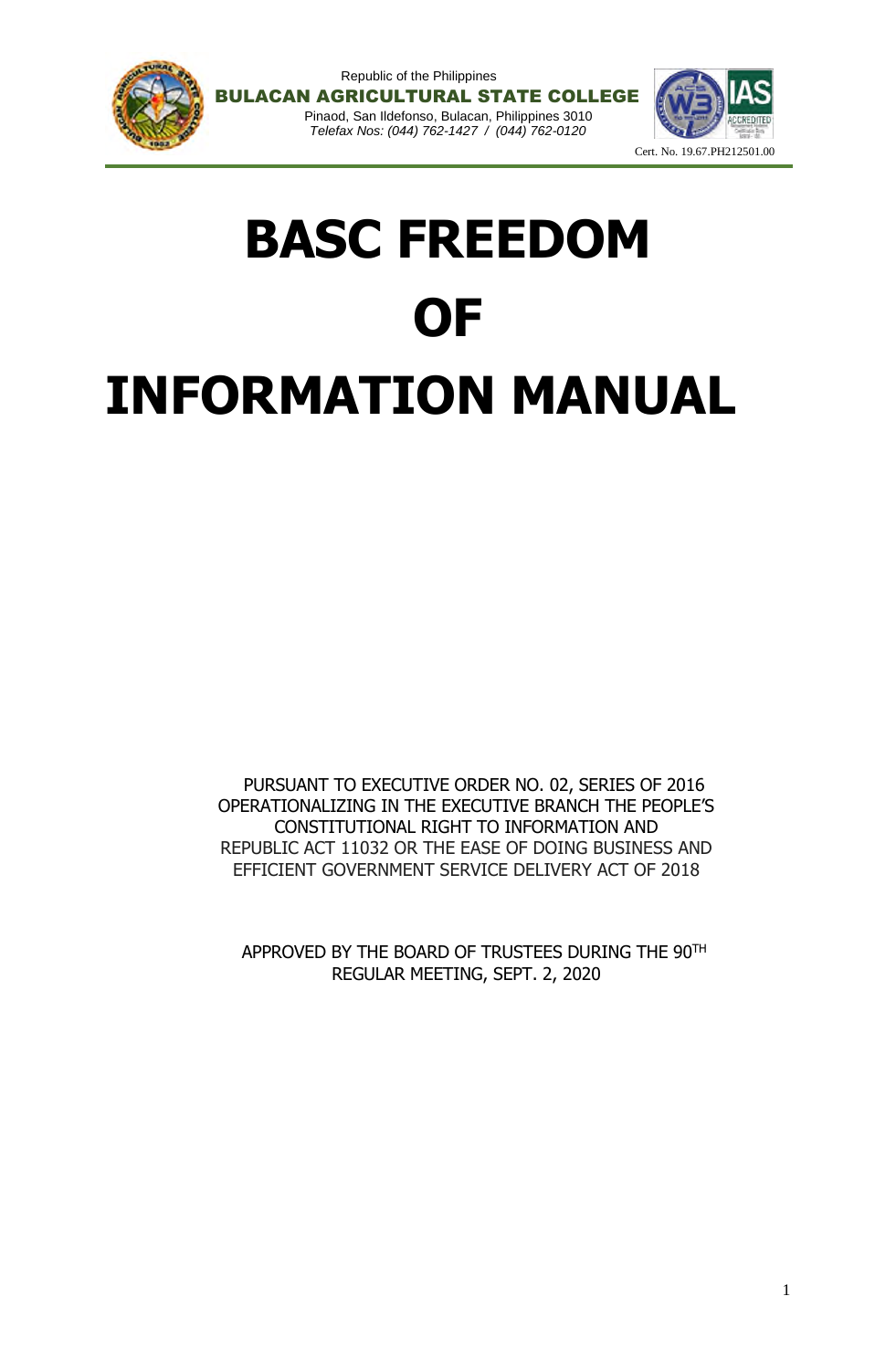



**TABLE OF CONTENTS**

| <b>Section 1 .Overview</b>                                 |                          | 3  |
|------------------------------------------------------------|--------------------------|----|
| Purpose of the Manual                                      | 3                        |    |
| <b>Structure of the Manual</b>                             | 3                        |    |
| Coverage of the Manual                                     | 3                        |    |
| <b>FOI Receiving Officer</b>                               | 3                        |    |
| <b>FOI Decision Maker</b>                                  | $\overline{4}$           |    |
| <b>Central Appeals and Review Committee</b>                | $\overline{4}$           |    |
| Approval and Denial of Request                             | $\overline{\mathcal{L}}$ |    |
| <b>Section 2. Definition of Terms</b>                      |                          | 4  |
| <b>Section 3. Promotion of Openness in Government</b>      |                          | 8  |
| <b>Section 4. Protection of Privacy</b>                    |                          | 9  |
| <b>Section 5.Standard Procedure</b>                        |                          | 9  |
| 1. Receipt of Request for Information                      | 9                        |    |
| 2. Initial Evaluation                                      | 11                       |    |
| 3. Transmittal from FRO to Decision Maker                  | 12                       |    |
| 4. Role of Decision Maker in processing the                |                          |    |
| <b>Freedom of Information Request</b>                      | 12                       |    |
| 5. Role of FRO to transmit the information                 | 12                       |    |
| 6. Extension of Time                                       | 12                       |    |
| 7. Notifying the requesting party of the decision          | 13                       |    |
| 8. Approval of Request                                     | 13                       |    |
| 9. Denial of Request                                       | 13                       |    |
| Section 6. Remedies in Case of Denial of Request           |                          | 13 |
| <b>Section 7. Request from EFOI and Online Information</b> |                          | 14 |
| <b>Section 8. Request Tracking System</b>                  |                          | 14 |
| <b>Section 9 . Fees</b>                                    |                          | 14 |
| <b>Section 10. Administrative Liability</b>                |                          | 14 |
| <b>Annexes</b>                                             |                          | 16 |
| a. Executive Order No. 02                                  | 16                       |    |
| b. FOI Receiving Officers of the SUCs and                  |                          |    |
| attached agencies                                          | 20                       |    |
| c. List of Exemptions to FOI                               | 21                       |    |
| d. Flow Chart                                              | 22                       |    |
| e. FOI Request Form                                        | 25                       |    |
| f. FOI Response Template                                   | 26                       |    |
| g. Appeal and Review                                       | 31                       |    |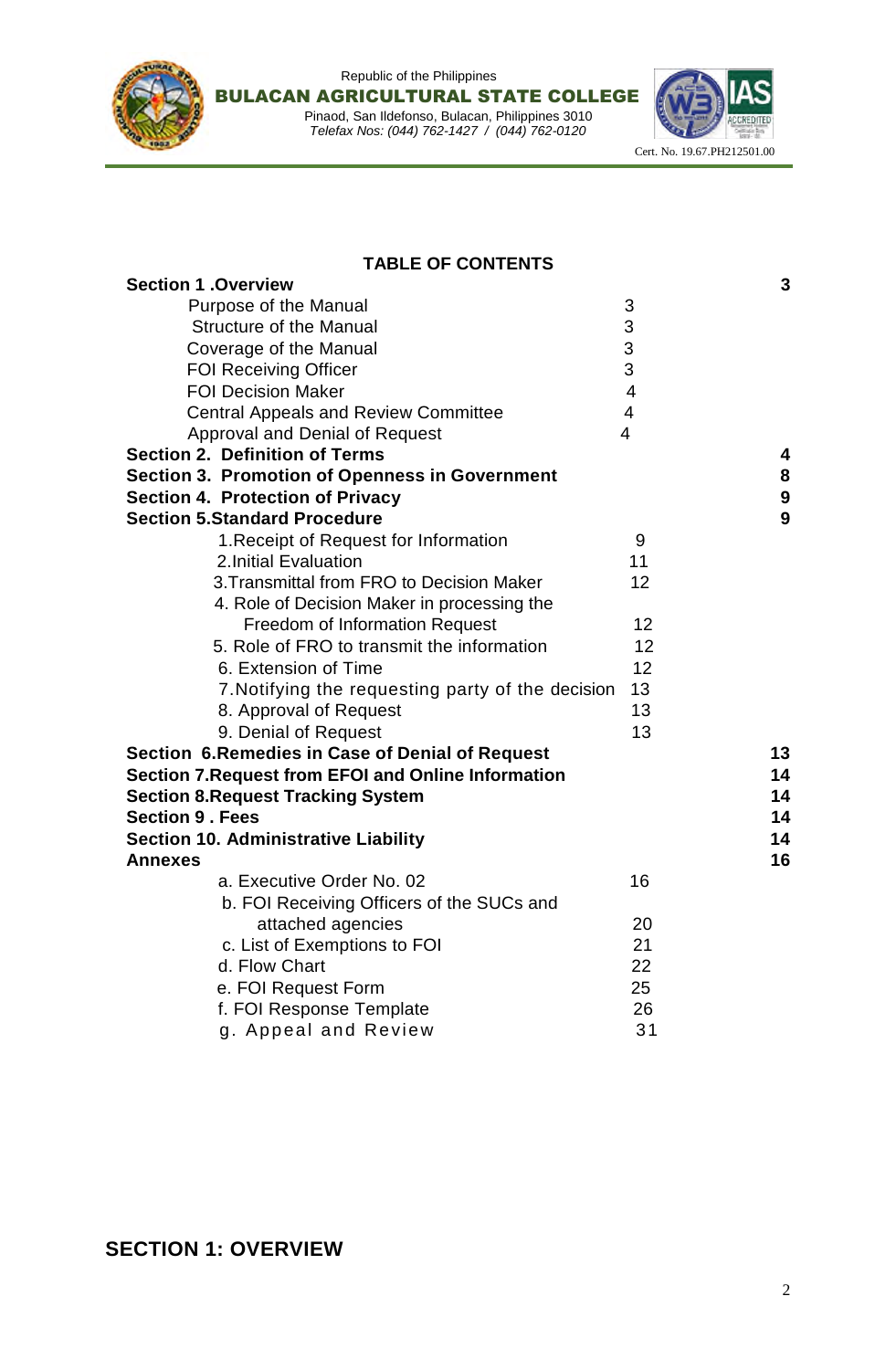



**Purpose:** The purpose of this Bulacan Agricultural State College Freedom of Information Manual (BASC FOI Manual, for brevity) is to provide the process to guide and assist the BULACAN AGRICULTURAL STATE COLLEGE (BASC, for brevity) and its campuses, in dealing with requests of information received under Executive Order (E.O.) No. 2, Series of 2016 on Freedom of Information (FOI) – (Annex "A")

**Structure of the Manual:** This BASC FOI Manual shall sets out the rules and procedures to be followed by BASC and its campuses, when a request for access to information is received. The College President shall be responsible for all actions carried out under this BASC FOI Manual and may delegate this responsibility to the Vice Presidents and the respective Campus Directors/ Campus Deans. The College President or the duly designated Vice Presidents , Campus Directors/ Campus Deans, may delegate a specific officer to act as the Decision Maker (DM) who shall have overall responsibility for the initial decision on FOI request, (i.e. to decide whether to release all the records, partially release the records or deny access).

**Coverage of the Manual:** The BASC FOI Manual shall cover all requests for information directed to BASC and its campuses.

**FOI Receiving Officer:** There shall be an FOI Receiving Officer (FRO) designated at the BASC. The FRO shall preferably come from the Public Assistance or Information Office, or its equivalent, (of the SUCs). The FRO shall hold office at the Records Section Department.

The functions of the FRO shall include receiving on behalf of the BASC and its campuses, all requests for information. The FRO shall maintain a logbook of all requests chronologically received for accountability purposes.

While the FRO is the person responsible on receiving requests for information it shall be the College Records Officer that certifies that the veracity of records requested by the concerned party.

The request shall be forwarded to the appropriate person/ office who/ which has custody of the records. The FRO shall monitor all FOI requests and appeals, provide assistance to the FOI Decision Maker (FDM), provide assistance and support to the public and staff with regard to FOI, compile statistical information as required, and conduct initial evaluation of the request. Upon the completion of the evaluation within the period set in EO No. 02, series of 2016. The FRO shall advise the requesting party whether the request will be forwarded to the FOI Decision Maker (FDM) for further evaluation, or deny the request based on: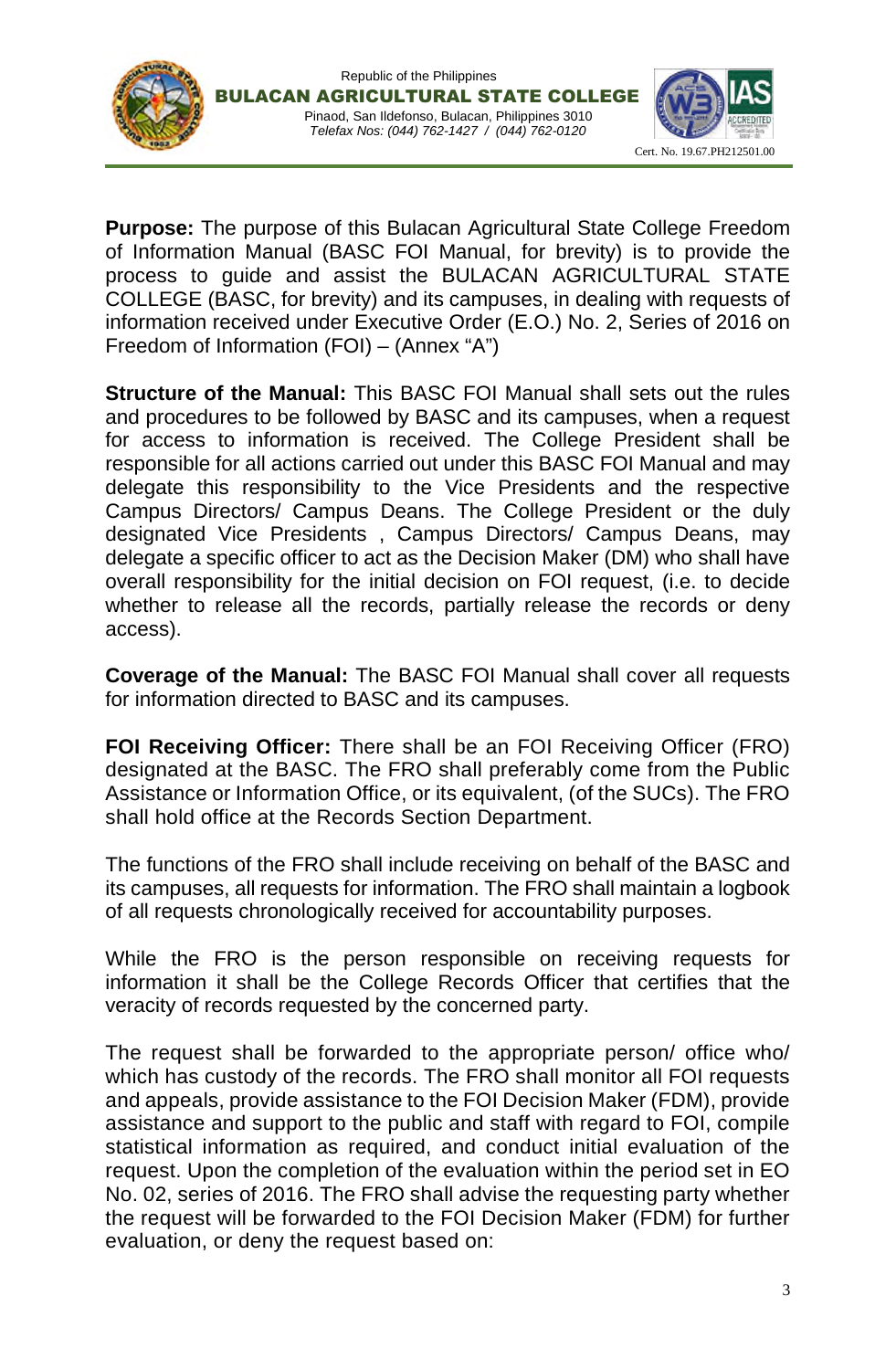





That the form is incomplete; or That the information is already disclosed in BASC's Official Website (BASC www.basc.edu.ph), foi.gov.ph or data.gov.ph.

The BASC campuses, other than the main campus where the administration building is located, shall assign their respective FROs.

**FOI Decision Maker:** There shall be an FOI Decision Maker (FDM), designated by the College President, with a rank of not lower than a Division Chief or its equivalent, who shall conduct evaluation of the request for information and has the authority to grant the request, or deny it based on the following:

- i. That BASC does not have the information requested;
- ii. That the information requested contains sensitive personal information protected by the Data Privacy Act of 2012;
- iii. That the information requested falls under the list of exceptions to FOI; or
- iv. That the request is an unreasonable subsequent identical or substantially similar request from the same requesting party whose request has already been previously granted or denied by BASC.

**Central Appeals and Review Committee:** There shall be a central appeals and review committee composed of three (3) officials with a rank not lower than a Director or its equivalent, designated by the College President to review and analyze the grant or denial of request of information. The Committee shall also provide expert advice to the College President on the denial of such request.

**Approval and Denial of Request to Information:** The FDM shall approve or deny all request of information. In case where the FDM is on official leave, the College President may delegate such authority to any of the Vice-- Presidents, Campus Director and/ or College Dean concerned.

## **SECTION 2: DEFINITION OF TERMS**

**ADMINISTRATIVE FOI APPEAL.** An independent review of the initial determination made in response to a FOI request. Requesting parties who are dissatisfied with the response made on their initial request have a right to appeal that initial determination to an office within the agency, which will then conduct an independent review.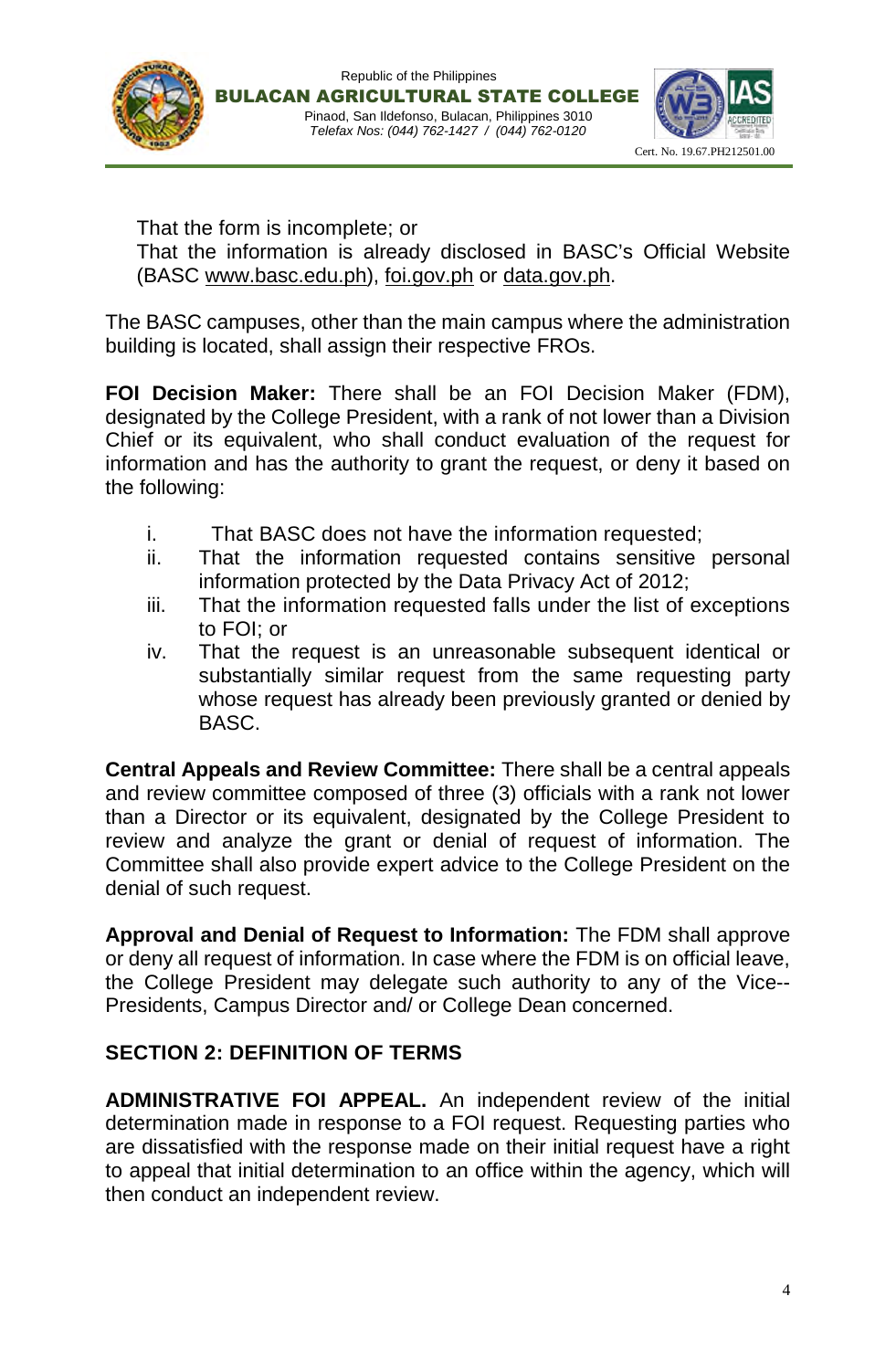



**ANNUAL FOI REPORT.** A report to be filed each year with the Presidential Communications Operations Office (PCOO) by all government agencies detailing the administration of the FOI. Annual FOI Reports contain detailed statistics on the number of FOI requests received, processed, and pending at each government office.

**CONSULTATION.** When a government office locates a record that contains information of interest to another office, it will ask for the views of that other agency on the disclosability of the records before any final determination is made. This process is called a "consultation".

**data.gov.ph.** The Open Data website that serves as the government's comprehensive portal for all public government data is searchable, understandable , and accessible.

**FOI.gov.ph.** The website that serves as the government's comprehensive FOI website for all information on the FOI. Among any other features, FOI.gov.ph provides a central resource for the public to understand the FOI, to locate records that are already available online, and learn how to make a request for information that is not yet publicly available. FOI.gov.ph also promotes agency accountability for the administration of the FOI by graphically displaying the detailed statistics contained in Annual FOI Reports, so that they can be compared by agency and overtime.

**EXCEPTIONS.** Information that should not be released and disclosed in response to a FOI request because they are protected by the Constitution, laws or jurisprudence.

**FREEDOM OF INFORMATION (FOI).** The Executive Branch recognizes the right of the people to information on matters of public concern, and adopts and implements a policy of full public disclosure of all its transactions involving public interest, subject to the procedures and limitations provided in Executive Order No. 2. This right is indispensable to the exercise of the right of the people and their organizations to effective and reasonable participation at all levels of social, political and economic decision-making.

**FOI CONTACT.** The name, address and phone number at each government office where you can make a FOI request

**FOI REQUEST.** A written request submitted to a government office personally or by email asking for records on any topic. A FOI request can generally be made by any Filipino to any government office.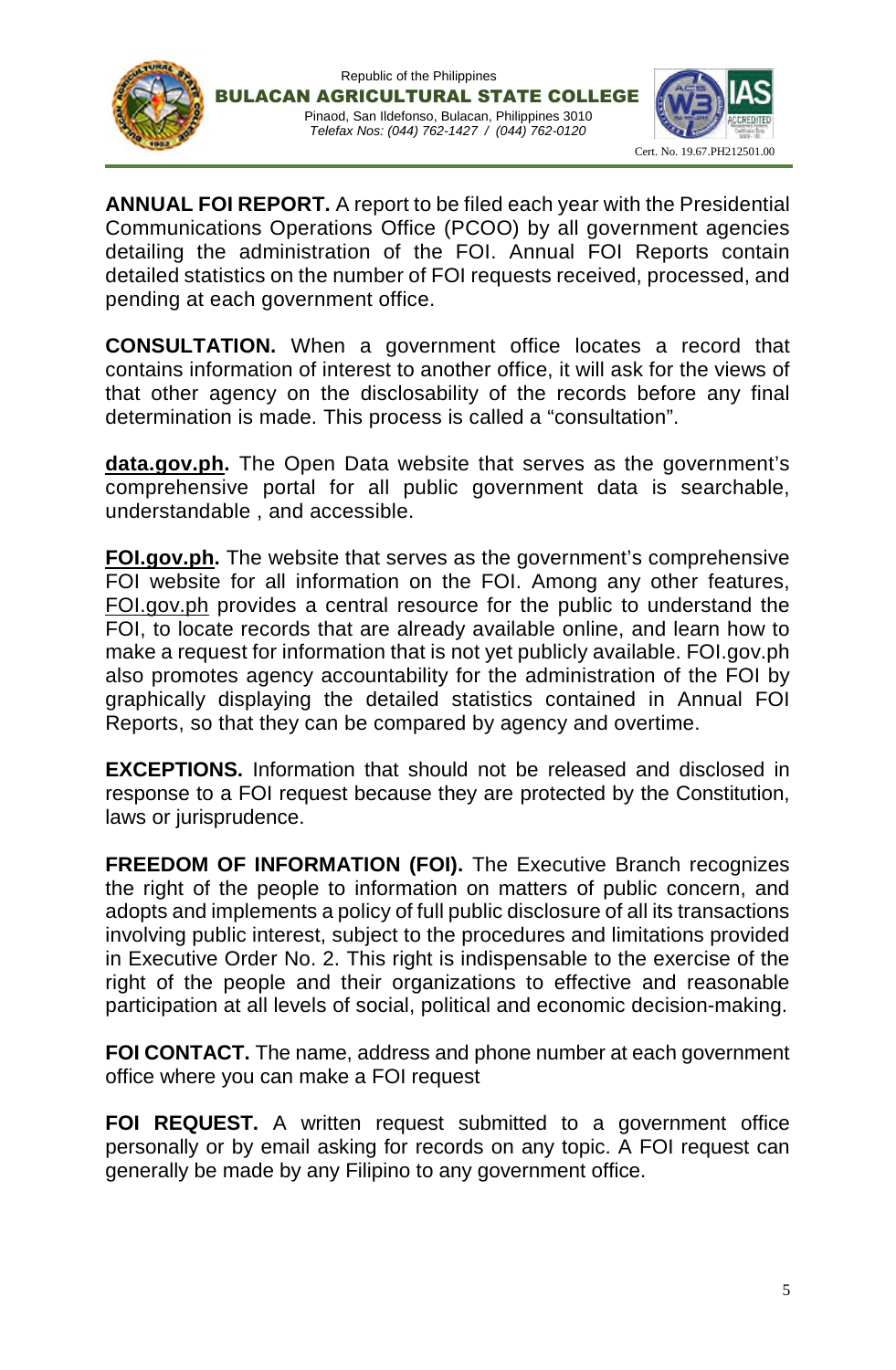





**FOI RECEIVING OFFICE.** The primary contact at each agency where the requesting party can call and ask questions about the FOI process or the pending FOI request.

**FREQUENTLY REQUESTED INFORMATION.** Info released in response to a FOI request that the agency determines have become or are likely to become the subject of subsequent requests for substantially the same records.

**FULL DENIAL.** When the AGENCY or any of its office, bureau or agency cannot release any records in response to a FOI request, because, for example, the requested information is exempt from disclosure in its entirety or no records responsive to the request could be located.

**FULL GRANT.** When a government office is able to disclose all records in full in response

**INFORMATION.** Shall mean any records, documents, papers, reports, letters, contracts, minutes, and transcripts of official meetings, maps, books, photographs, data, research materials, films, sound and video recording, magnetic or other tapes, electronic data, computer stored data, any other like or similar data or materials recorded, stored or archived in whatever format, whether offline or online, which are made, received, or kept in or under the control and custody of any government office pursuant to law, executive order, and rules and regulations or in connection with the performance or transaction of official business by any government office.

**INFORMATION FOR DISCLOSURE.** Information promoting the awareness and understanding of policies, programs, activities, rules or revisions affecting the public, government agencies, and the community and economy. It also includes information encouraging familiarity with the general operations, thrusts and programs of the government. In line with the concept of proactive disclosure and open data, these types of information can already be posted to government websites, such as data.gov.ph, without need for written requests from the public.

**MULTI-TRACK PROCESSING.** A system that divides incoming FOI requests according to their complexity so that simple requests requiring relatively minimal review are placed in one processing track and more complex requests are placed in one or more other tracks. Requests granted expedited processing are placed in yet another track. Requests in each track are processed on a first in/first out basis.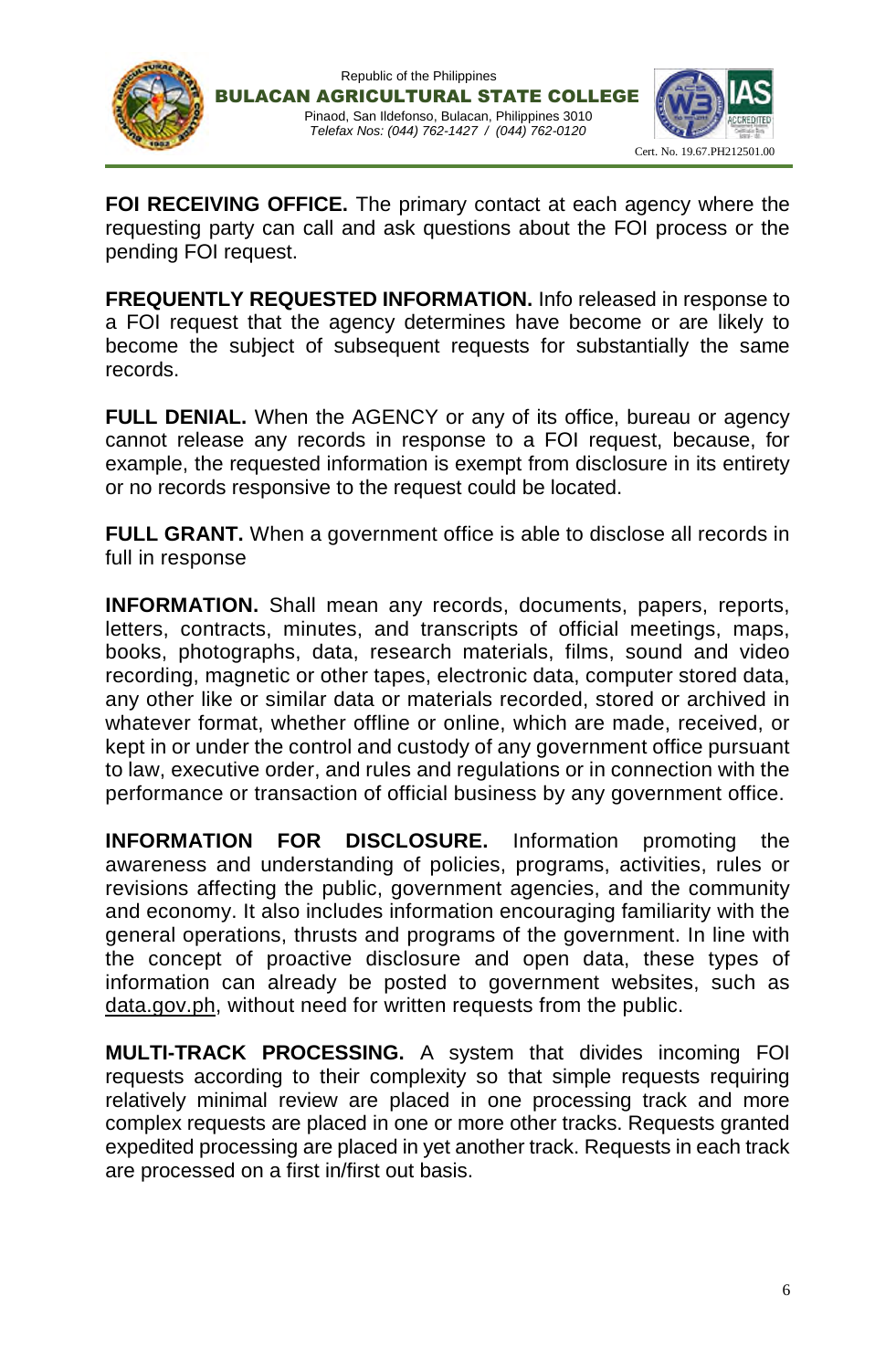





**OFFICIAL RECORD/S**. Shall refer to information produced or received by a public officer or employee, or by a government office in an official capacity or pursuant to a public function or duty.

**OPEN DATA.** Refers to the publicly available data structured in a way that enables the data to be fully discoverable and usable by end users.

**PARTIAL GRANT/PARTIAL DENIAL.** When a government office is able to disclose portions of the records in response to a FOI request, but must deny other portions of the request.

**PENDING REQUEST OR PENDING APPEAL.** An FOI request or administrative appeal for which a government office has not yet taken final action in all respects. It captures anything that is open at a given time including requests that are well within the statutory response time.

**PERFECTED REQUEST.** A FOI request, which reasonably describes the records, sought and is made in accordance with the government office's regulations.

**PERSONAL INFORMATION**. Shall refer to any information, whether recorded in a material form or not, from which the identify of an individual is apparent or can be reasonably and directly ascertained by the entity holding the information, or when put together with other information would directly and certainly identify an individual.

**PROACTIVE DISCLOSURE.** Information made publicly available by government agencies without waiting for a specific FOI request. Government agencies now post on their websites a vast amount of material concerning their functions and mission.

**PROCESSED REQUEST OR PROCESSED APPEAL.** The number of requests or appeals where the agency has completed its work and sent a final response to the requester.

**PUBLIC RECORDS.** Shall include information required by laws, executive orders, rules, or regulations to be entered, kept, and made publicly available by a government office.

**PUBLIC SERVICE CONTRACTOR.** Shall be defined as a private entity that has dealing, contract, or a transaction or whatever form or kind with the government or a government agency or office that utilizes public funds.

**RECEIVED REQUEST OR RECEIVED APPEAL.** An FOI request or administrative appeal that an agency has received within a fiscal year.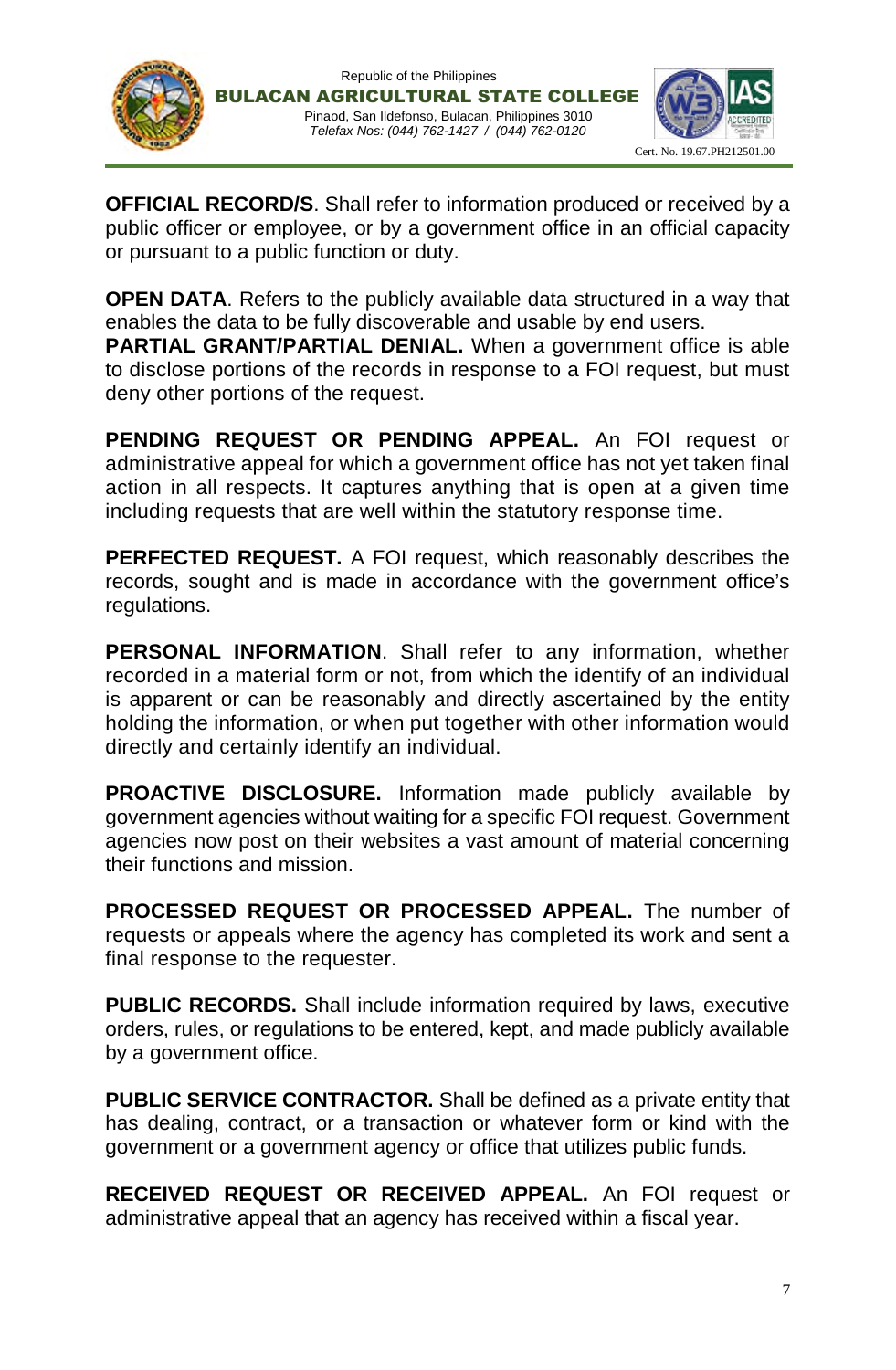



**REFERRAL.** When a government office locates a record that originated with, or is of otherwise primary interest to another agency, it will forward that record to the other agency to process the record and to provide the final determination directly to the requester. This process is called a "referral."

**SENSITIVE PERSONAL INFORMATION.** As defined in the Data Privacy Act of 2012, shall refer to personal information:

- (1) About an individual race, ethnic origin, marital status, age, color, and religious philosophical or political affiliations;
- (2) About an individual health, education, genetic or sexual life of a person, or to any proceedings for any offense committed or alleged to have committed by such person, the disposal of such proceedings or the sentence of any court in such proceedings;
- (3) Issued by government agencies peculiar to an individual which includes, but not limited to, social security numbers, previous or current health records, licenses or its denials, suspension or revocation, and tax returns;; and
- (4) Specifically established by an executive order or an act of Congress to be kept classified.

**SIMPLE REQUEST.** A FOI request that an agency anticipates will involve a small volume of material or which will be able to be processed relatively quickly.

## **SECTION 3. PROMOTION OF OPENNESS IN GOVERNMENT**

**Duty to Publish Information.** The BASC and its campuses shall regularly publish, print and disseminate at no cost to the public and in an accessible form, in conjunction with Republic Act 9485, or the Anti-Red Tape Act of 2007, and through their website, timely, true, accurate and updated key information including, but not limited to:

- a. A description of its mandate, structure, powers, functions, duties and decision-making process;
- b. A description of frontline services it delivers and the procedure and length of time by which they may be availed of;
- c. The names of its key officials, their powers, functions and responsibilities, and their profiles and curriculum vitae;
- d. Work programs, development plans, investment plans, projects, performance targets and accomplishments, and budgets, revenue allotments and expenditures;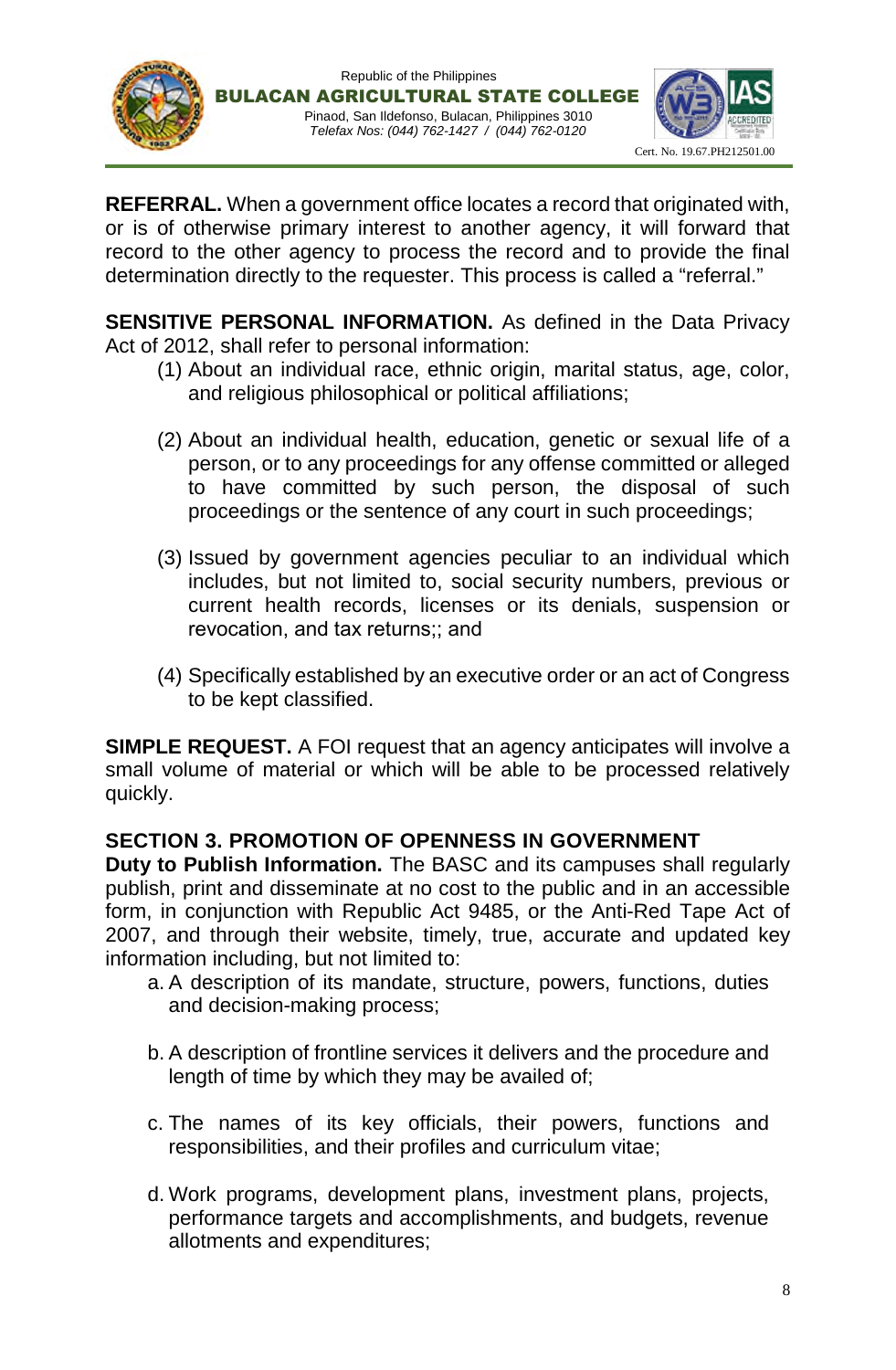



e. Important rules and regulations, orders or decisions;

f. Current and important database and statistics that it generates;

g. Bidding processes and requirements; and

h. Mechanisms or procedures by which the public may participate in or otherwise influence the formulation of policy or the exercise of its powers.

**Accessibility of Language and Form.** The BASC and its campuses shall endeavor to translate key information into major Filipino languages and present them in popular form and means.

**Keeping of Records.** The BASC and its campuses shall create and/or maintain in appropriate formats, accurate and reasonably complete documentation or records, policies, transactions, decisions, resolutions, enactments, actions, procedures, operations, activities, communications and documents received or filed with them and the data generated or collected.

## **SECTION 4. PROTECTION OF PRIVACY**

While providing for access to information, the BASC and its campuses shall afford full protection to a person's right to privacy, as follows:

- a. The BASC and its campuses shall ensure that personal information, particularly sensitive personal information, in its custody or under its control is disclosed only as permitted by existing laws;
- b. The BASC and its campuses shall protect personal information in its custody or under its control by making reasonable security arrangements against unauthorized access, leaks or premature disclosure;
- c. The FRO, FDM, or any employee or any official who has access, whether authorized or unauthorized, to personal information in the custody of BASC and its campuses, shall not disclose that information except as authorized by existing laws.

**SECTION 5. STANDARD PROCEDURE** *(See Annex "D" for flowchart)*

**1. Receipt of Request for Information.**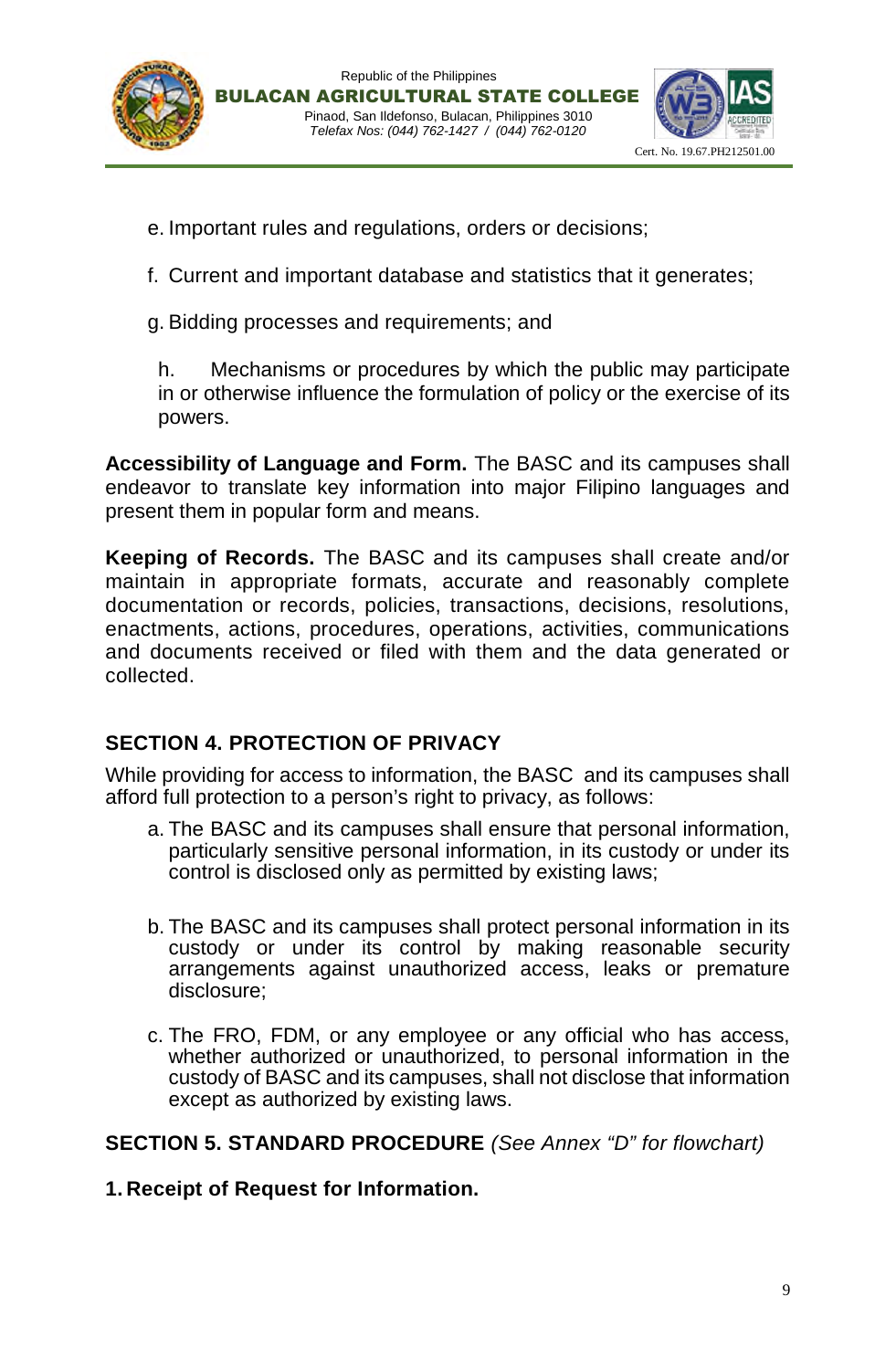





1.1 The FOI Receiving Officer (FRO) shall receive the request for information from the requesting party and check compliance of the following requirements:

- The request must be in writing;
- The request shall state the name and contact information of the requesting party, as well as provide valid proof of identification or authorization; and
- The request shall reasonably describe the information requested, and the reason for, or purpose of, the request for information. (See Annex "E")

The request can be made through email, provided that the requesting party shall attach in the email a scanned copy of the FOI application request, and a copy of a duly recognized government ID with photo.

1.2 In case the requesting party is unable to make a written request, because of illiteracy or due to being a person with disability, he or she may make an oral request, and the FRO shall reduce it in writing.

1.3 The request hall be stamped received by the FRO, indicating the date and time of the receipt of the written request, and the name, rank, title and position of the public officer who actually received it, with a corresponding signature and a copy, furnished to the requesting party. In case of email requests, the email shall be printed out and shall follow the procedure mentioned above, and be acknowledged by electronic email. The FRO input the details of the request on the Request Tracking System and allocate a reference number.

1.4 The BASC and its campuses must respond to request promptly, not be longer than three (3) working days in the case of simple transactions and seven (7) working days in the case of complex transactions from the date the request and/or complete application or request was received.

A working day is any day other than a Saturday, Sunday or a day which is declared a national public holiday in the Philippines. In computing for the period Art 13 of the New Civil Code shall be observed.

The date of the receipt of the request will be either:

a. The day on which the request is physically or electronically delivered to the government office, or directly into the email inbox of a member or staff; and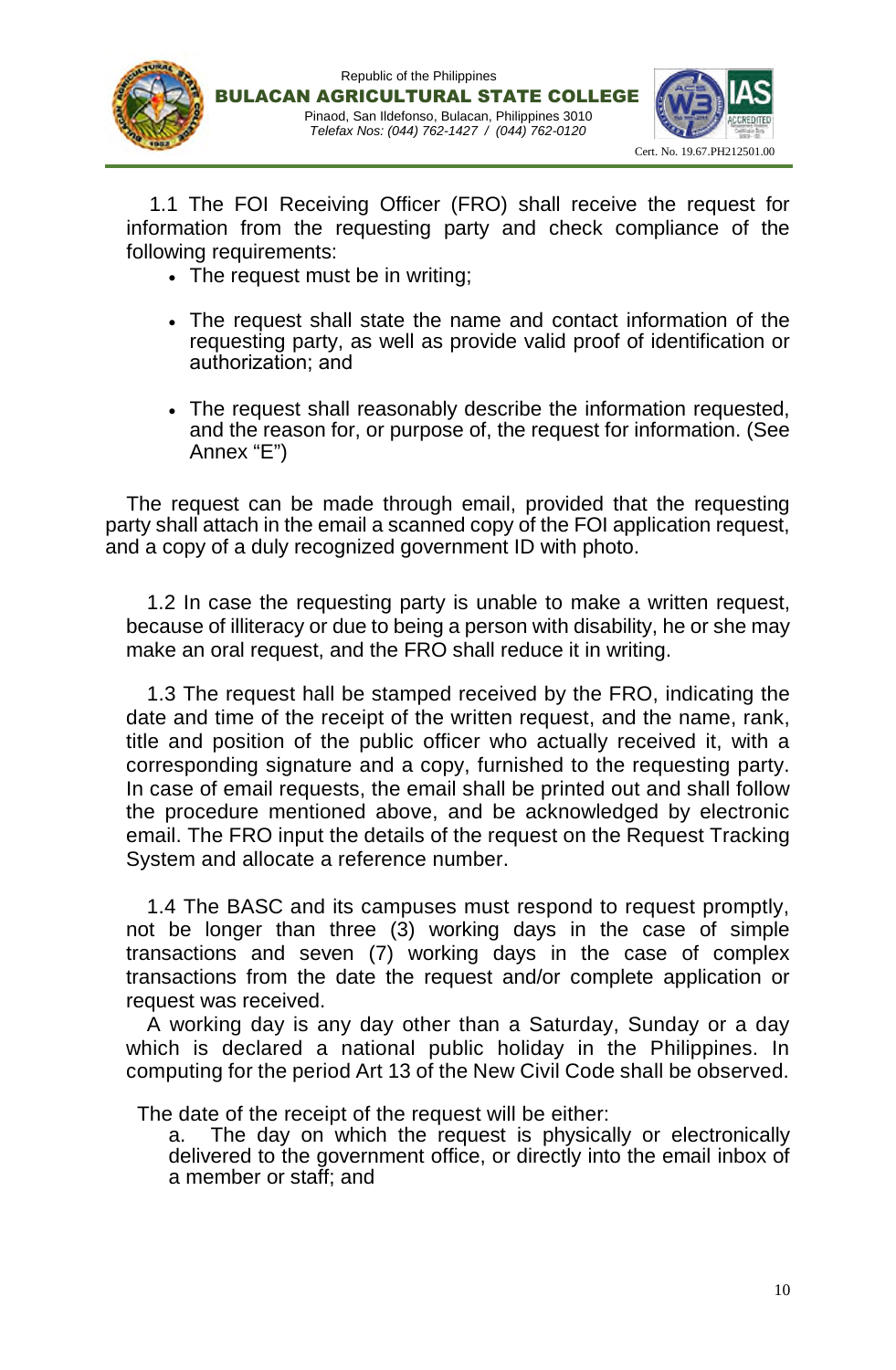





b. If the government office has asked the requesting party for further details to identify and locate the requested information, the date on which the necessary clarification is received.

An exception to this will be where the request has been emailed to an absent member of staff, and this has generated an 'out of office' message with instructions on how to re-direct the message to another contact. Where this is the case, the date of receipt will be the day the request arrives in the inbox of that contact.

1.5 For applications or requests involving activities which pose danger to public health, public safety, public morals, public policy, and highly technical application, the prescribed processing time shall in no case be longer than twenty (20) working days or as determined by the government agency or instrumentality concerned, whichever is shorter.

The maximum time prescribed above may be extended only once for the same number of days, which shall be indicated in the BASC Citizen's Charter. Prior to the lapse of the processing time, the FRO shall notify the applicant or requesting party in writing of the reason for the extension and final date of release of the government service/s requested. Such written notification shall be signed by the applicant or requesting party to serve as proof of notice.

In cases where the cause of delay is due to force majeure or natural or man-made disasters, which result to damage or destruction of documents, and/or system failure of the computerized or automatic processing, the prescribed processing times mandated shall be suspended and appropriate adjustments shall be made.

2. **Initial Evaluation.** After receipt of the request for information, the FRO shall evaluate the contents of the request.

2.1. Request relating to more than one office other than BASC: If a request for information is received which requires to be complied with, of different attached agencies, bureaus and offices, the FRO shall forward such request to the said attached agency, bureau and office concerned and ensure that it is well coordinated and monitor its compliance. The FRO shall also clear with the respective FROs of such agencies, bureaus and offices that they will be only provided the specific information that relates to their agencies, bureaus and offices.

2.2. Requested information is not in the custody of BASC and its campuses: If the requested information is not in the custody of the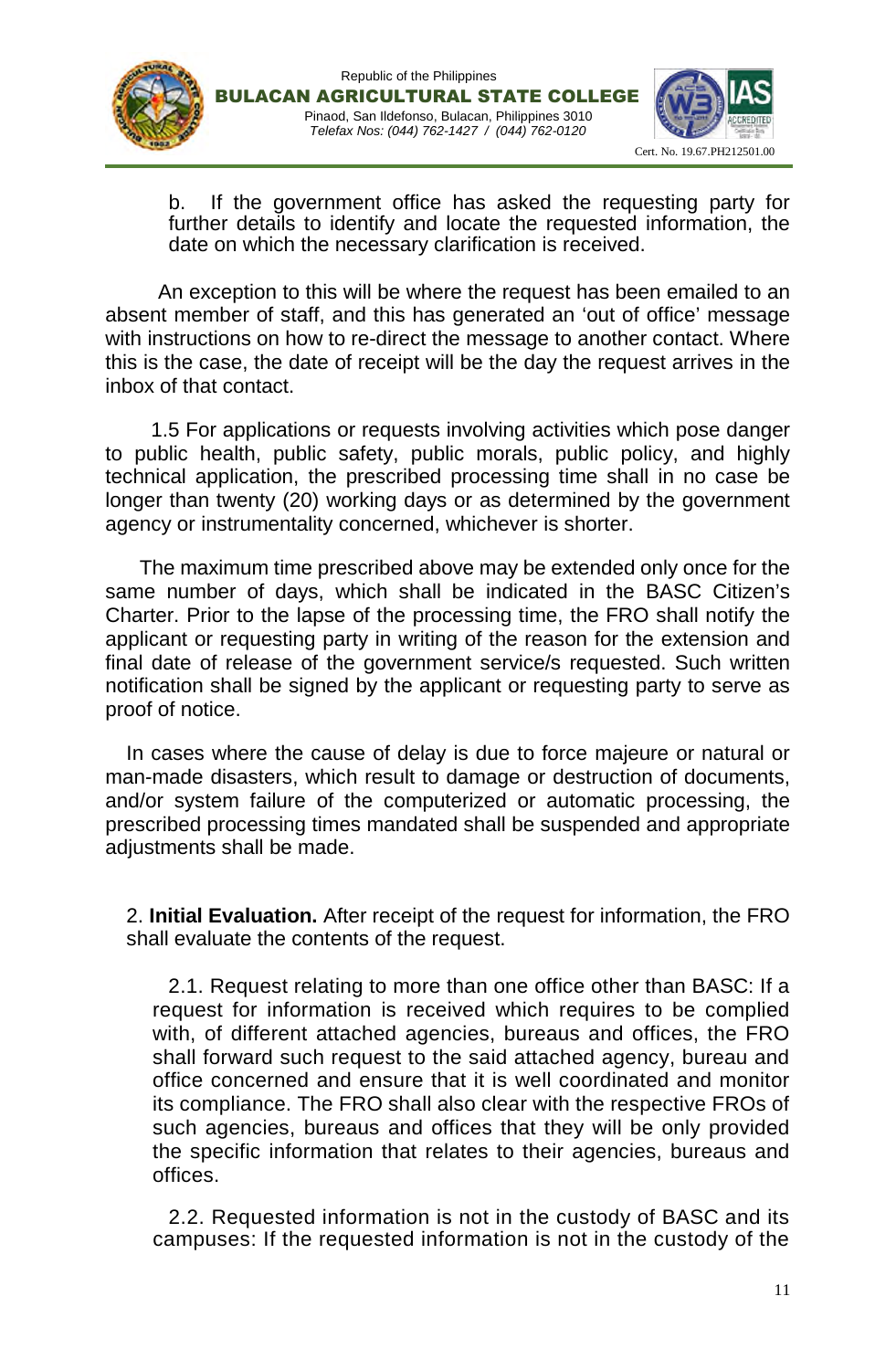





BASC and its campuses, following referral and discussions with the FDM, the FRO shall undertake the following steps:

i. If the records requested refer to another department, agency, division or office, the requested will be immediately transferred to such appropriate department, agency, division or office through the most expeditious manner and the transferring office must inform the requesting party that the information is not held within the prescribed working day limit. The prescribed working day requirement for the receiving office commences the day after it receives the request.

ii. If the records refer to an office not within the coverage of E.O. No. 2, the requesting party shall be advised accordingly and provided with the contact details of that office, if known.

2.3. Requested information is already posted and available on-line: Should the information being requested is already posted and publicly available in the BASC's website (www.basc.edu.ph), or data.gov.ph or foi.gov.ph, the FRO shall be denied. However, the FRO shall inform the applicant of the reason of such denial.

2.4. Requested information is substantially similar or identical to the previous request: Should the requested information be substantially similar or identical to a previous request by the same requester, the request shall be denied. However, the FRO shall inform the applicant of the reason of such denial.

3.**Transmittal of Request by the FRO to the FDM:** After receipt of the request for information, the FRO shall evaluate the information being requested, and notify the FDM of such request. The copy of the request shall be forwarded to such FDM within one (1) day from receipt of the written request. The FRO shall record the date, time and name of the FDM who received the request in a record book with the corresponding signature of acknowledgement of receipt of the request.

4. **Role of FDM in processing the request:** Upon receipt of the request for information from the FRO, the FDM shall assess and clarify the request if necessary. He or she shall make all necessary steps to locate and retrieve the information requested. The FDM shall ensure that the complete information requested be submitted to the FRO within the prescribed days upon receipt of such request.

The FRO shall note the date and time of receipt of the information from the FDM and report to the College President or Vice-Presidents and the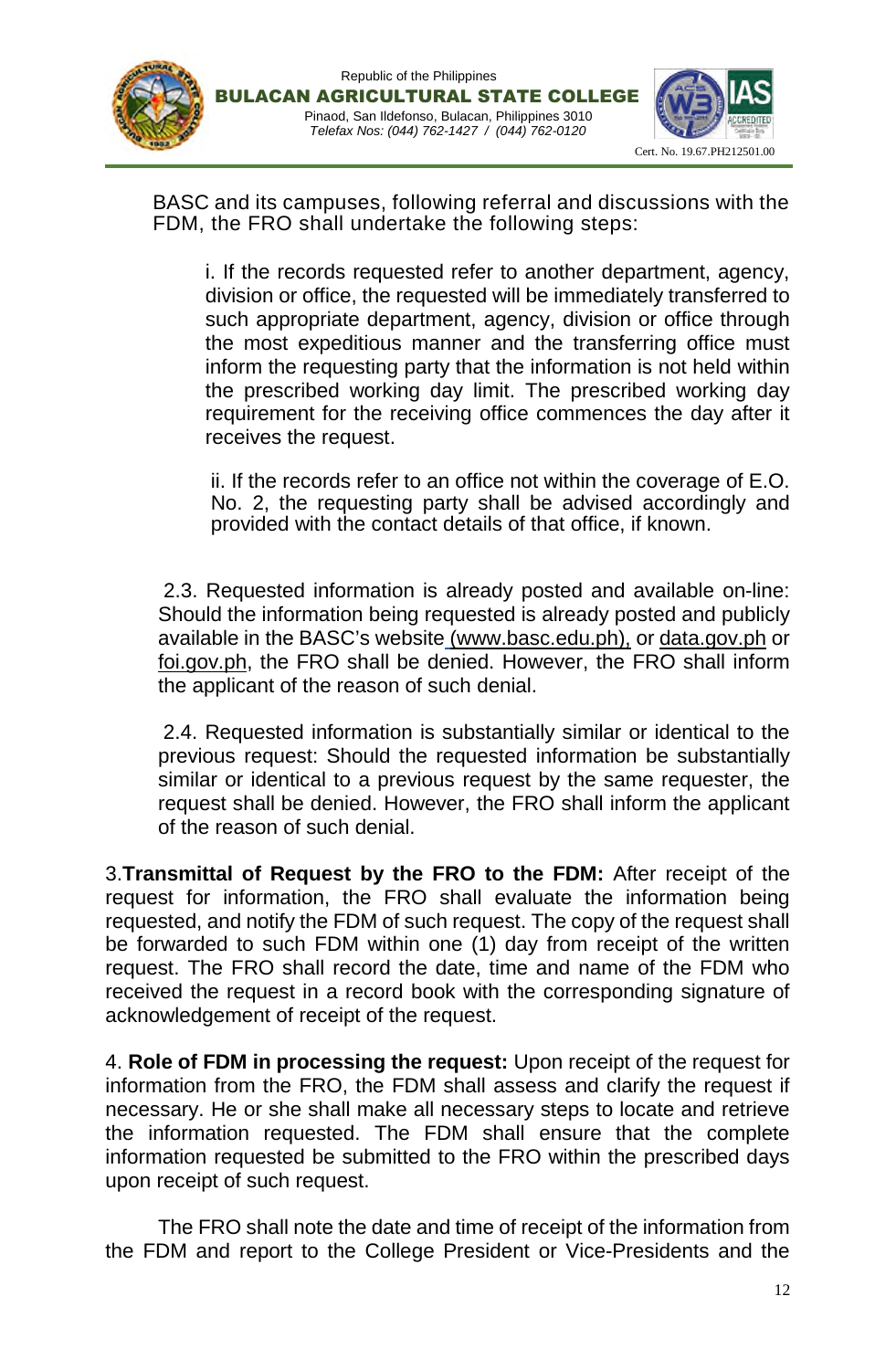



Campus Director/ Campus Dean concerned, in case submission is beyond the prescribed day period.

Pinaod, San Ildefonso, Bulacan, Philippines 3010 *Telefax Nos: (044) 762-1427 / (044) 762-0120*

Republic of the Philippines

If the FDM needs further details to identify or locate the information, he shall, through the FRO, seek clarification from the requesting party who will be advised to answer the clarificatory questions within three (3) working days from receipt of notice either personally, thru e-mail, landline or mobile number. The requesting party, at his/ her option, should respond to the clarificatory questions either thru email, personally, landline or mobile number otherwise, the request shall not be acted upon. The clarification shall stop the running of the prescribed working day period and will commence the day after it receives the required clarification from the requesting party.

If the FDM determines that a record contains information of interest to another office, the FDM shall consult with the agency concerned on the disclosability of the records before making any final determination.

5. **Role of FRO to transmit the information to the requesting party:** Upon receipt of the requested information from the FDM, the FRO shall collate and ensure that the information is complete. He shall attach a cover/transmittal letter signed by the College President or Vice Presidents and the Campus Directors/ Campus Deans concerned and ensure the transmittal of such to the requesting party within the prescribed working days upon receipt of the request for information.

6. **Request for an Extension of Time**: If the information requested requires extensive search of the government's office records facilities, examination of voluminous records, the occurrence of fortuitous events or other analogous cases, the FDM should inform the FRO.

The FRO shall inform the requesting party of the extension, setting forth the reasons for such extension. In no case shall the extension exceed the same prescribed working days to act on the request, unless exceptional circumstances warrant a longer period.

Prior to the lapse of the processing time, the office or agency concerned shall notify the applicant or requesting party in writing of the reason for the extension and final date of release of the government service/s requested. Such written notification shall be signed by the applicant or requesting party to serve as proof of notice.

## 6. **Notice to the Requesting Party of the Approval/Denial of the Request:** Once the FDM approved or denied the request, he shall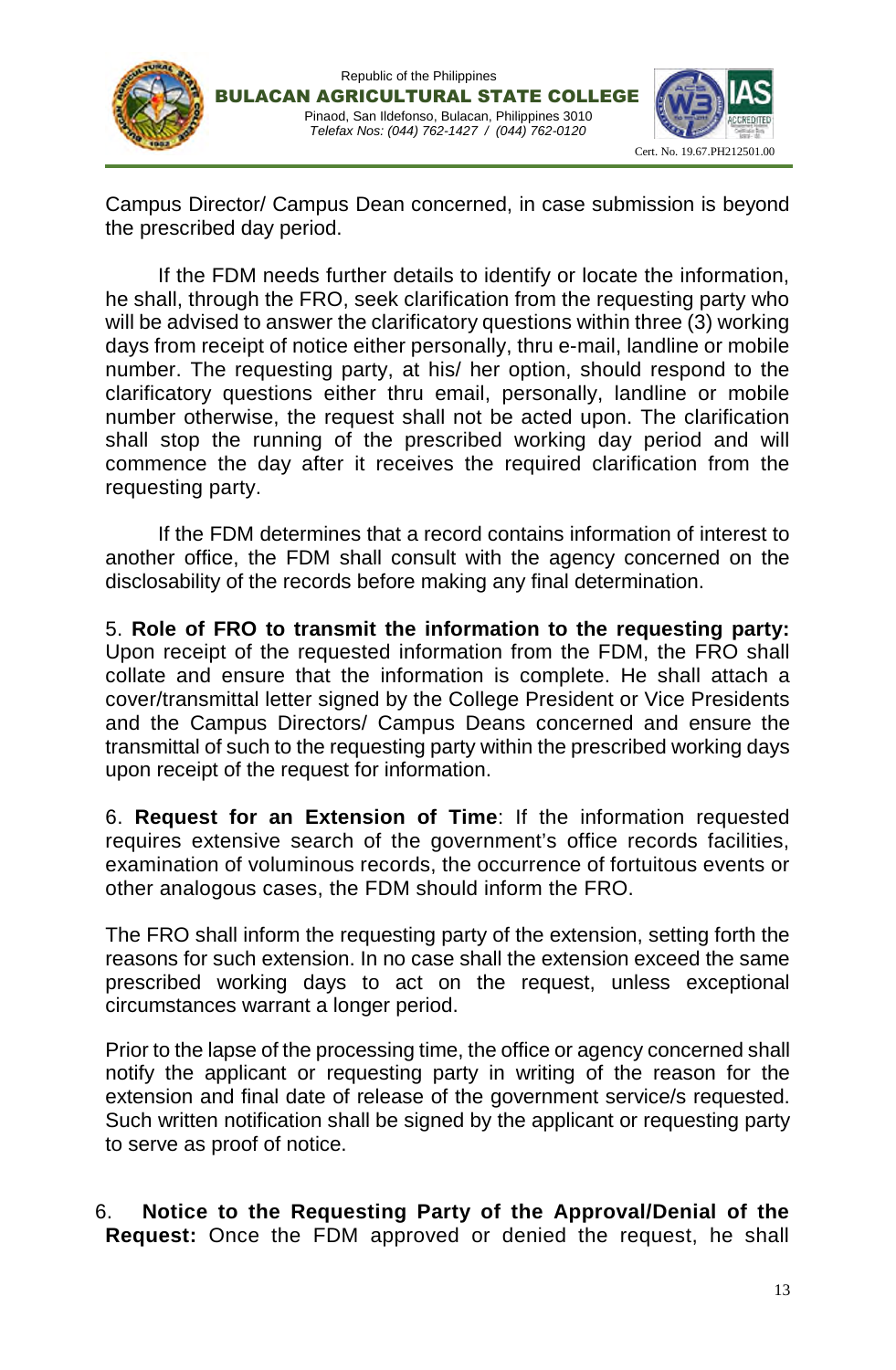



immediately notify the FRO who shall prepare the response to the requesting party either in writing or by email. All actions on FOI requests, whether approval or denial, shall pass through the College President or his duly designated Vice-Presidents, Campus Directors or Campus Deans for final approval.

7. **Approval of Request**: In case of approval, the FRO shall ensure that all records that have been retrieved and considered be checked for possible exemptions, prior to actual release. The FRO shall prepare the letter or email informing the requesting party within the prescribed period that the request was granted and be directed to pay the applicable fees, if any.

8. **Denial of Request:** In case of denial of the request wholly or partially, the FRO shall, within the prescribed period, notify the requesting party of the denial in writing. The notice shall clearly set forth the ground or grounds for denial and the circumstances on which the denial is based. Failure to notify the requesting party of the action taken on the request within the period herein provided shall be deemed a denial of the request to information. All denials on FOI requests shall pass through the College President or his designated officer (Vice-Presidents and the Campus Directors/ Campus Deans concerned).

## **SECTION 6. REMEDIES IN CASE OF DENIAL**

A person whose request for access to information has been denied may avail himself of the remedy set forth below:

1. Administrative FOI Appeal to the BASC Central Appeals and Review Committee: The written appeal must be filed by the same requesting party within fifteen (15) calendar days from the notice of denial or from the lapse of the period to respond to the request.

- a. Denial of the Appeal by the BASC Appeals and Review Committee may be appealed by filing a written appeal to the College President within fifteen (15) calendar days from the notice of denial or from the lapse of the period to respond to the request.
- b. The appeal shall be decided by the College President upon the recommendation of the BASC Central Appeals and Review Committee within thirty (30) working days from the filing of said written appeal. Failure to decide within the 30-day period shall be deemed a denial of the appeal.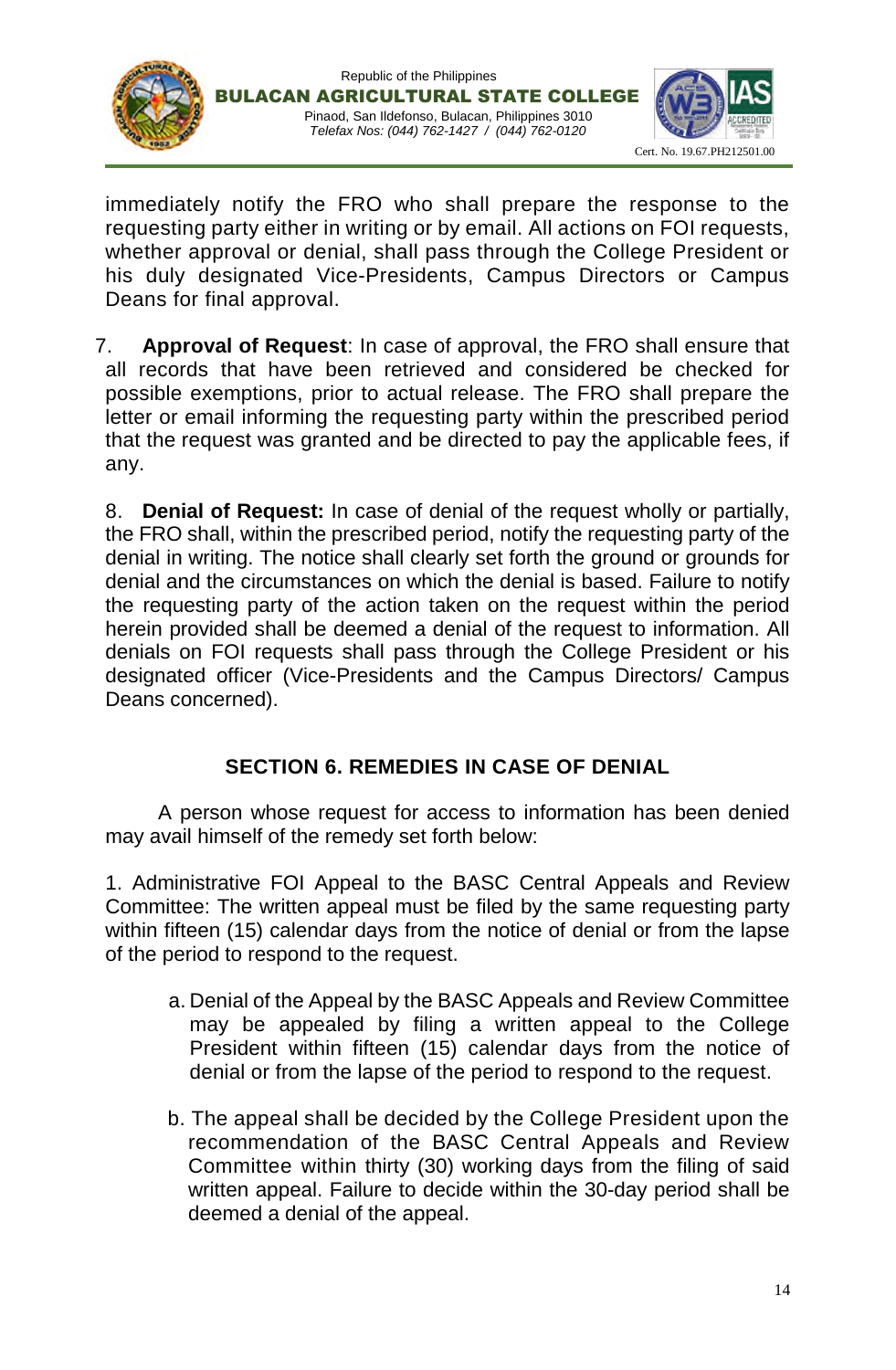





2. Upon exhaustion of administrative FOI appeal remedies, the requesting party may file the appropriate judicial action in accordance with the Rules of Court.

## **SECTION 7. REQUEST FROM THE EFOI PORTAL OF THE GOVERNMENT and ONLINE INFORMATION REQUESTS**

The College shall respond on request from EFOI portal of the government and on online information request and shall transmit the respond either via email or courier depending on nature of request. The number of processing shall be based on classification of information requested. The following are the procedures to be undertaken :

- a. Received request is entered in the College's Data Tracking System (DTS), for assignment of Tracking/Code Number.
- b. Received request is assigned to accountable office, for preparation of appropriate action document
- c. Draft Action document is submitted for review and editing
- d. Edited action document is submitted to the Head of Office for approval and signature.
- e. Signed action document is submitted for processing / mailing, retention of file copy and dispatch thru Courier to agency or to client

# **SECTION 8. REQUEST TRACKING SYSTEM**

The BASC and its campuses shall establish a system to trace the status of all requests for information received by it, which may be paper-based, on-line or both.

# **SECTION 9. FEES**

**1. No Request Fee.** The BASC and its campuses shall not charge any fee for accepting requests for access to information.

## **2. Reasonable Cost of Reproduction and Copying of the Information:**

The FRO shall immediately notify the requesting party in case there shall be a reproduction and copying fee in order to provide the information. Such fee shall be the actual amount spent by BASC and its campuses in providing the information to the requesting party. The schedule of fees shall be posted by BASC and its campuses.

**3. Exemption from Fees:** The BASC and its campuses may exempt any requesting party from payment of fees, upon request stating the valid reason why such requesting party shall not pay the fee.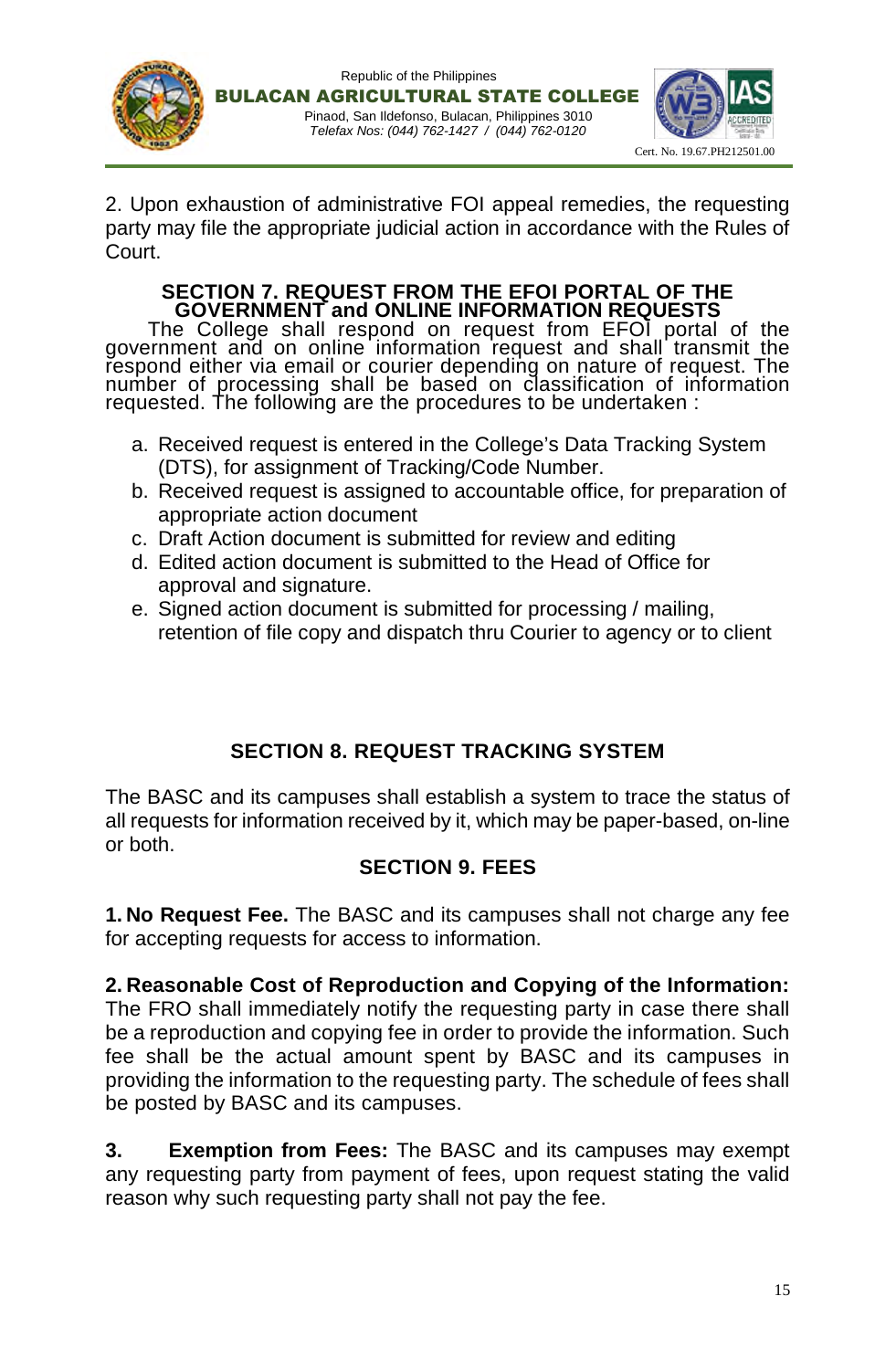

## **SECTION 10. ADMINISTRATIVE LIABILITY**

- 1. **Non-compliance with FOI.** Failure to comply with the provisions of this Manual shall be a ground for the following administrative penalties:
	- a. 1<sup>ST</sup> Offense -- Reprimand; b.  $2^{nd}$  Offense -- Suspension of one (1) to thirty (30) days; and
	- c. 3rd Offense -- Dismissal from the service.

2. **Procedure.** The Revised Rules on Administrative Cases in the Civil Service shall be applicable in the disposition of cases under this Manual.

3. **Provisions for More Stringent Laws, Rules and Regulations.** Nothing in this Manual shall be construed to derogate from any law, any rules, or regulation prescribed by anybody or agency, which provides for more stringent penalties.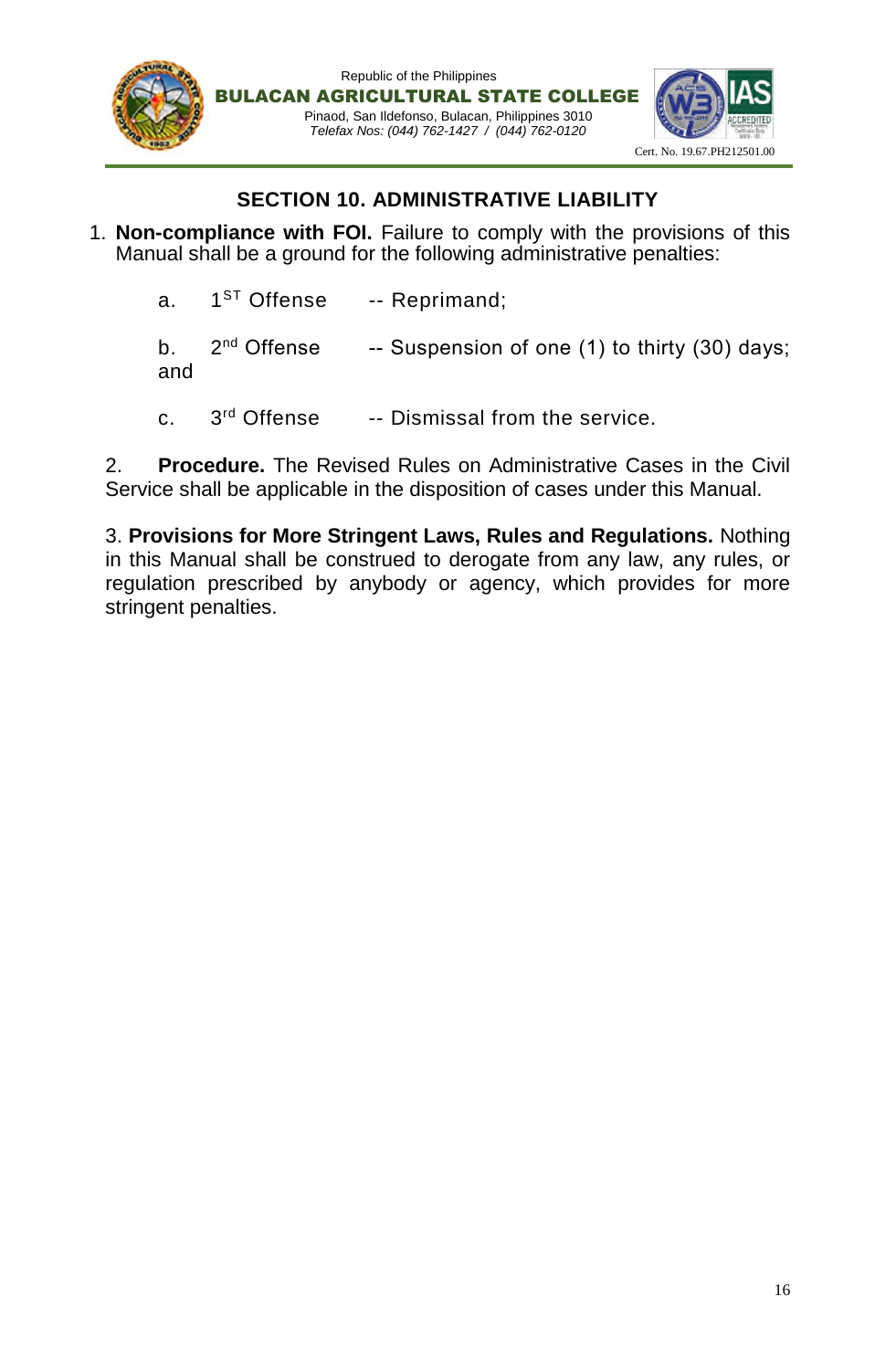



## **ANNEX "A" MALACANAN PALACE MANILA**

#### **BY THE PRESIDENT OF THE PHILIPPINES**

## **EXECUTIVE ORDER NO. 02**

## **OPERATIONALIZING IN THE EXECUTIVE BRANCH THE PEOPLE'S CONSTITUTIONAL RIGHT TO INFORMATION AND THE STATE POLICIES TO FULL PUBLIC DISCLOSURE AND TRANSPARENCY IN THE PUBLIC SERVICE AND PROVIDING GUIDELINES THEREFOR**

**WHEREAS,** pursuant to Article 28, Article II of the Constitution, the State adopts and implements a policy of full public disclosure of all its transactions involving public interest, subject to reasonable conditions prescribed by law;;

**WHEREAS,** Section 7, Article III of the Constitution guarantees the right of the people to information on matters of public concern;;

**WHEREAS,** the incorporation of this right in the Constitution is a recognition of the fundamental role of free and open exchange of information in a democracy, meant to enhance transparency and accountability in government official acts, transactions, or decisions;;

**WHEREAS,** the Executive Branch recognizes the urgent need to operationalized these Constitutional provisions;;

**WHEREAS,** the President, under Section 17, Article VII of the Constitution, has control over all executive departments, bureaus and offices, and the duty to ensure that the laws be faithfully executed;;

**WHEREAS,** the Data Privacy Act of 2012 (R.A. 10173), including its implementing Rules and Regulations, strengthens the fundamental human right of privacy, and of communication while ensuring the free flow information to promote innovation and growth;;

**NOW, THEREFORE, I, RODRIGO ROA DUTERTE,** President of the Philippines by virtue of the powers vested in me by the Constitution and existing laws, do hereby order:

**SECTION 1. Definition**. For the purpose of this Executive Order, the following terms shall mean:

(a) "Information" shall mean any records, documents, papers, reports, letters, contracts, minutes and transcripts of official meetings, maps, books, photographs, data, research materials, films, sound and video recording, magnetic or other tapes, electronic data, computer stored data, any other like or similar data or materials recorded, stored or archived in whatever format, whether offline or online, which are made, received, or kept in under the control and custody of any government office pursuant to law, executive order, rules and regulations or in connection with the performance or transaction of official business by any government office.

(b) "Official record/records" shall refer to information produced or received by a public officer or employee, or by a government office in an official capacity or pursuant to a public function or duty (c) "Public record/records" shall include information required by laws, executive orders, rules, or regulations to be entered, kept and made publicly available by a government office.

**SECTION 2. Coverage.** This order shall cover all government offices under the Executive Branch, including but not limited to the national government and all its offices, departments, bureaus, offices,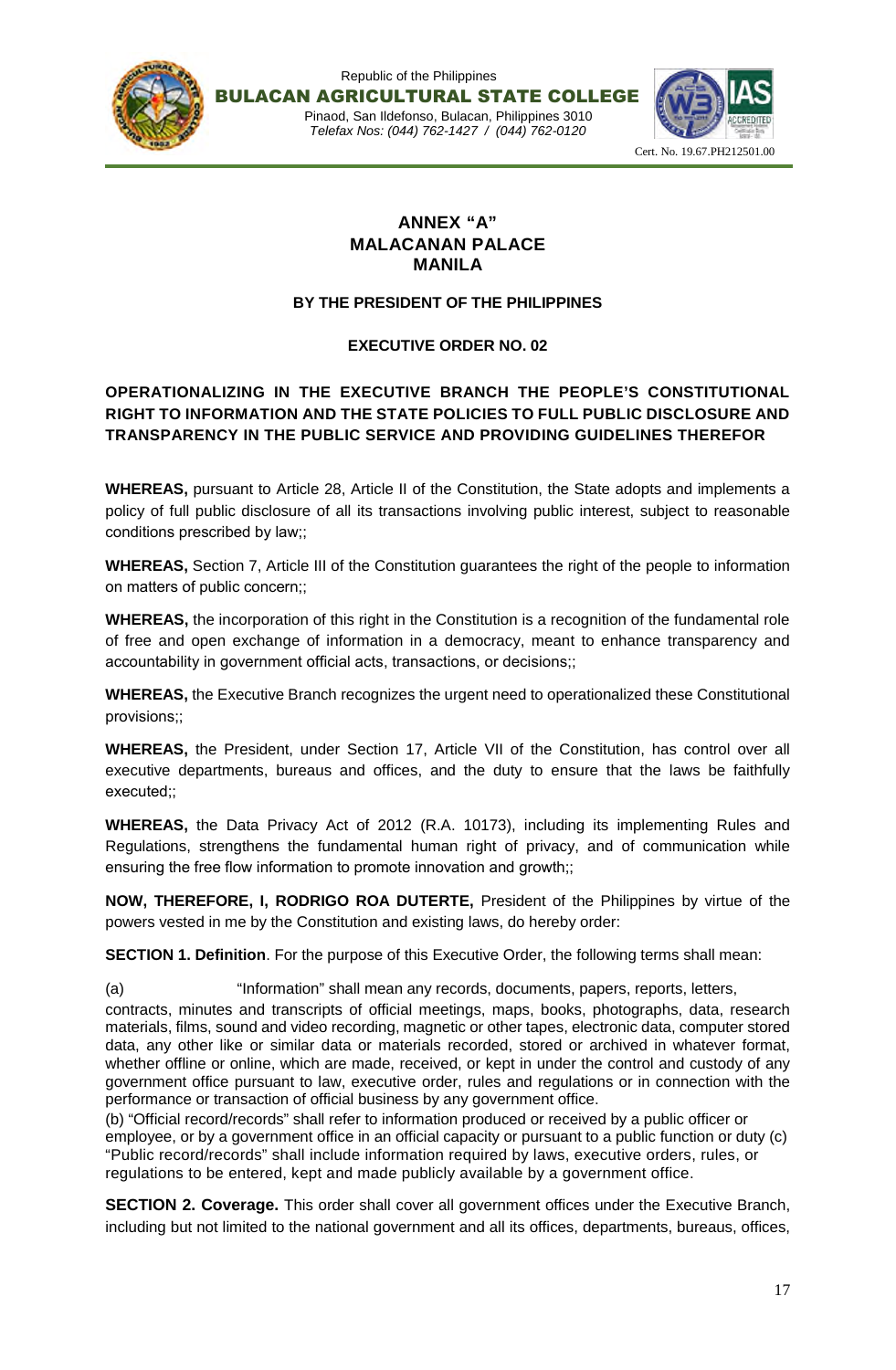



and instrumentalities, including government-owned or-controlled corporations, and state universities and colleges. Local government units (LGUs) are encouraged to observe and be guided by this Order.

**SECTION 3. Access to information.** Every Filipino shall have access to information, official records, public records and to documents and papers pertaining to official acts, transactions or decisions, as well as to government research data used as basis for policy development.

**SECTION 4. Exception.** Access to information shall be denied when the information falls under any of the exceptions enshrined in the Constitution, existing law or jurisprudence.

The Department of Justice and the Office of the Solicitor General are hereby directed to prepare any inventory of such exceptions and submit the same to the Office of the President within thirty (30) calendar days from the date of effectivity of this Order.

The Office of the President shall thereafter, immediately circularize the inventory of exceptions for the guidance of all government offices and instrumentalities covered by this Order and the general public.

Said inventory of exceptions shall periodically be updated to properly reflect any change in existing law and jurisprudence and the Department of Justice and the Office of the Solicitor General are directed to update the inventory of exceptions as the need to do so arises, for circularization as hereinabove stated.

**SECTION 5. Availability of SALN.** Subject to the provisions contained in Sections 3 and 4 of this Order, all public officials are reminded of their obligation to file and make available for security their Statements of Assets, Liabilities and Net Worth (SALN) in accordance with existing laws, rules and regulations, and the spirit and letter of this Order.

**SECTION 6. Application and Interpretation.** There shall be a legal presumption in favour of access to information, public records and official records. No request for information shall be denied unless it clearly falls under any of the exceptions listed in the inventory or updated exceptions circularized by the Office of the President provided in the preceding section.

The determination of the applicability of any of the exceptions to the request shall be the responsibility of the Head of the Office, which is in custody or control of the information, public record or official record, or the responsible central or field officer duly designated by him in writing.

In making such determination, the Head of Office or his designated officer shall exercise reasonable diligence to ensure that no exception shall be used or availed of to deny any request for information or access to public record, or official records if the denial is intended primarily and purposely to cover up a crime, wrongdoing, graft or corruption.

**SECTION 7. Protection of Privacy.** While providing access to information, public records, and official records, responsible officials shall afford full protection to the right to privacy of the individual as follows:

(a) Each government office per Section 2 hereof shall ensure that personal information in its custody or under its control is disclosed or released only if it is material or relevant to the subject matter of the request and its disclosure is permissible under this order or existing law, rules or regulations;;

(b) Each government office must protect personal information in its custody or control by making reasonable security arrangements against leaks or premature disclosure of personal information, which unduly exposes the individual, whose personal information is requested, to vilification, harassment or any other wrongful acts.

(c) Any employee, official or director of a government office per Section 2 hereof who has access, authorized or unauthorized, to personal information in the custody of the office, must not disclose that information except when authorized under this order or *pursuant* to existing laws, rules and regulation.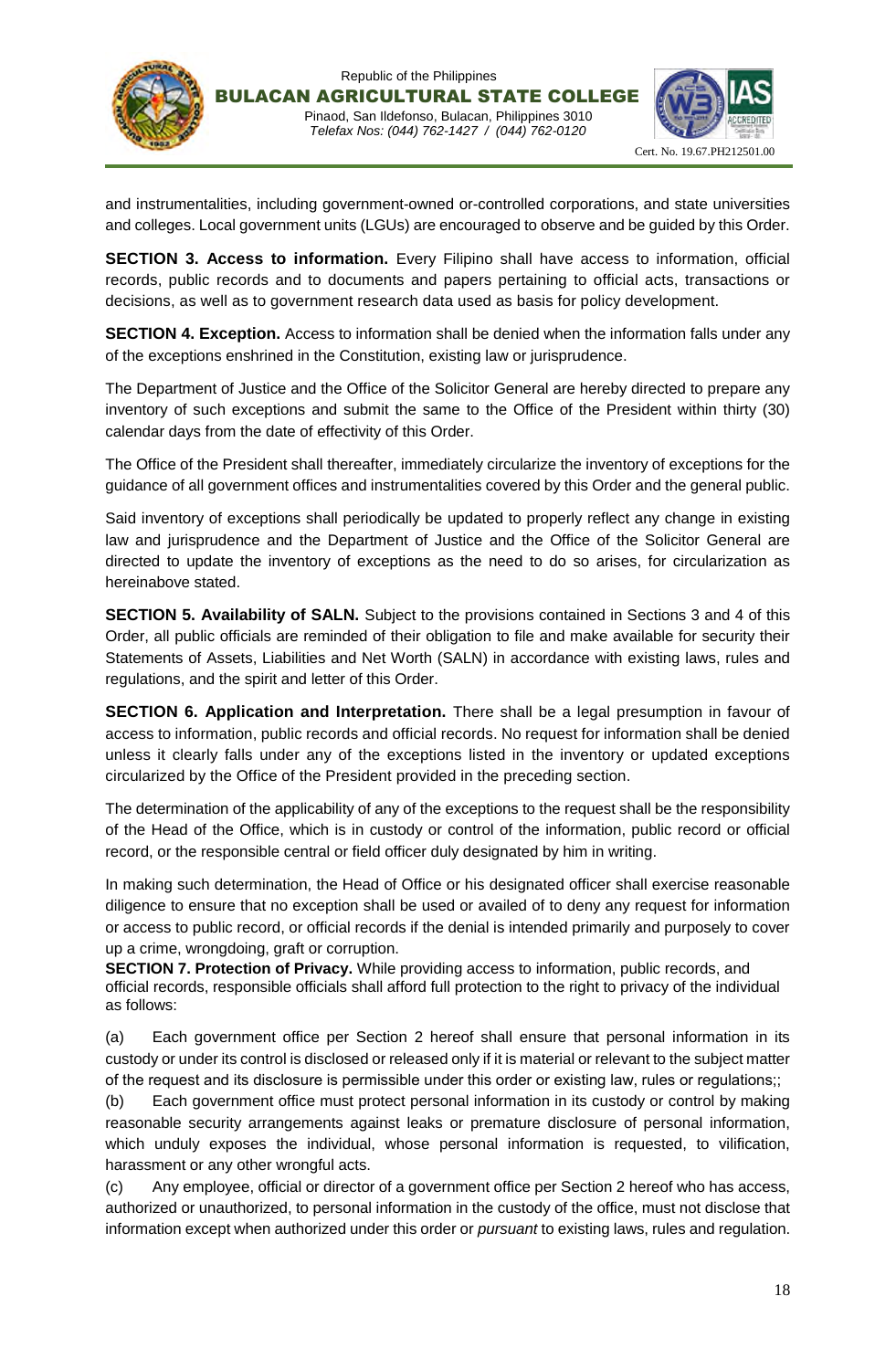



**SECTION 8. People's Freedom of Information (FOI) Manual.** For the effective implementation of this Order, every government office is directed to prepare within one hundred twenty (120) calendar days from the effectivity of this Order, its own People's FOI Manual, which shall include among others the following provisions:

(a) The location and contact information of the head, regional, provincial, and field offices, and other established places where the public can obtain information or submit requests;;

(b) The person or office responsible for receiving requests for information;;

(c) The procedure for the filing and processing of the request as specified in the succeeding section 9 of this Order.

(d) The standard forms for the submission of requests and for the proper acknowledgement of requests;;

(e) The process for the disposition of requests;;

(f) The procedure for the administrative appeal of any denial for access to information;; and

(g) The schedule of applicable fees.

**SECTION 9. Procedure.** The following procedure shall govern the filing and processing of request for access to information:

(a) Any person who requests access to information shall submit a written request to the government office concerned. The request shall state the name and contact information of the requesting party, provided valid proof of his identification or authorization, reasonably describe the information. *Provided*, that no request shall be denied or refused acceptance unless the reason for the request is contrary to the law, existing rule and regulations or it is one of the exceptions contained in the inventory or updated inventory or updated inventory of exception as hereinabove provided.

(b) The public official receiving the request shall provide reasonable assistance, free of charge, to enable, to enable all requesting parties and particularly those with special needs, to comply with the request requirements under this Section.

(c) The request shall be stamped by the government office, indicating the date and time of receipt and the name, rank, title and position of the receiving public officer or employee with the correspondence signature, and a copy thereof furnished to the requesting party. Each government office shall establish a system to trace the status of all requests for information received by it.

The government office shall respond to a request fully compliant with requirements of sub-section (a) hereof as soon as practicable but not exceeding fifteen (15) working days from the receipt thereof. The response mentioned above refers to the decision of the agency or office concerned to grant or deny access to the information requested.

(c) The period to respond may be extended whenever the information requested requires extensive search of the government office's records facilities, examination of voluminous records, the occurrence of fortuitous cases or other analogous cases. The government office shall notify the person making the request of the extension, setting forth the reasons for such extension. In no case shall the extension go beyond twenty (20) working days unless exceptional circumstances warrant a longer time.

(d) Once a decision is made of such decision and directed to pay any applicable fees.

**SECTION 10. Fees.** Government offices shall not charge any fee for accepting requests for access to information. They may, however, charge a reasonable fee to reimburse necessary costs, including actual costs of reproduction and copying of the information required, subject to existing rules and regulations. In no case shall the application fees be so onerous as to defeat the purpose of this Order.

**SECTIION 11. Identical or Substantially Similar Requests.** The government office shall not be requires to act upon an unreasonable subsequent identical or substantially similar request from the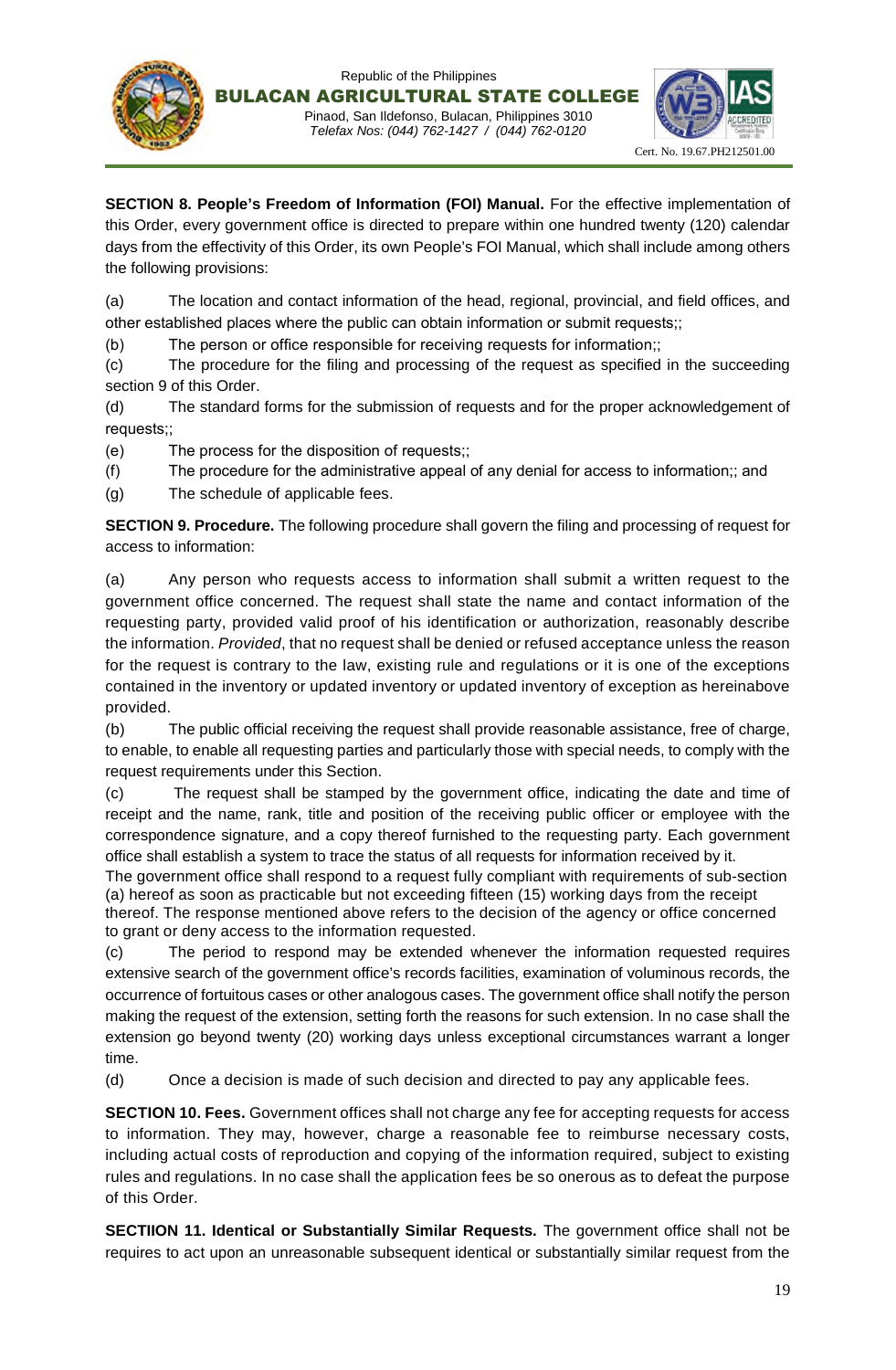





same requesting party whose request from the same requesting party whose request has already been previously granted or denied by the same government office.

**SECTION 12 Notice of Denial.** If the government office decides to deny the request, in whole or in part, it shall soon as practicable, in any case within fifteen (15) working days from the receipt of the request, notify the requesting party the denial in writing. The notice shall clearly set forth the ground or grounds for denial and the circumstances on which the denial is based. Failure to notify the requesting party of the action taken on the request within the period herein stipulated shall be deemed a denial of the request for access to information.

#### **SECTION 13. Remedies in Cases of Denial of Request for Access to Information.**

(a) Denial of any request for access to information may be appealed to the SUCs President, following the procedure mentioned in Section 9 of this Order: Provided, that written appeal must be filed by the same person making the request within fifteen (15) working days from the notice of denial or from the lapse of the relevant period to respond to the request.

(b) The appeal be decided by the person or office next higher in authority within thirty (30) working days from the filing of said written appeal. Failure of such person or office to decide within the afore-stated period shall be deemed a denial of the appeal.

Upon exhaustion of administrative appeal remedies, the requesting part may file the appropriate case in the proper courts in accordance with the rules of Court.

**SECTION 14. Keeping of Records.** Subject to existing laws, rules, and regulations, government offices shall create and/or maintain accurate and reasonably complete records of important information in appropriate formats, and implement a records management system that facilitates easy identification, retrieval and communication of information to the public:

**SECTION 15. Administrative Liability.** Failure to comply with the provisions of this Order may be ground for administrative and disciplinary sanctions against any erring public officer or employee as provided under existing laws or regulations.

**SECTION 16 Implementing Details.** All government offices in the Executive Branch are directed to formulate their respective implementing details taking into consideration their mandates and the nature of information in their custody or control, within one hundred twenty (120) days from the effectivity of this Order.

**SECTION 17. Separability Clause.** If any section or part of the Order is held unconstitutional or invalid, the other sections or provisions not otherwise affected shall remain in full force or effect.

**SECTION 18. Repealing Clause.** All orders, rules and regulations, issuances or any part thereof inconsistent with the provisions of this Executive Order are hereby repealed, amended or modified accordingly: *Provided*, that the provisions of Memorandum Circular No. 78 (. 1964), as amended, shall not be deemed repealed pending further review.

**SECTION 19. Effectivity.** This Order shall take effect immediately upon publication in a newspaper of general circulation.

DONE, in the City of Manila, this 23<sup>rd</sup> day of July in the year of our Lord two thousand and sixteen.

(Sgd.) RODRIGO ROA DUTERTE President of the Philippines

By the President: (Sgd.) SALVADOR C. MEDIALDEA Executive Secretary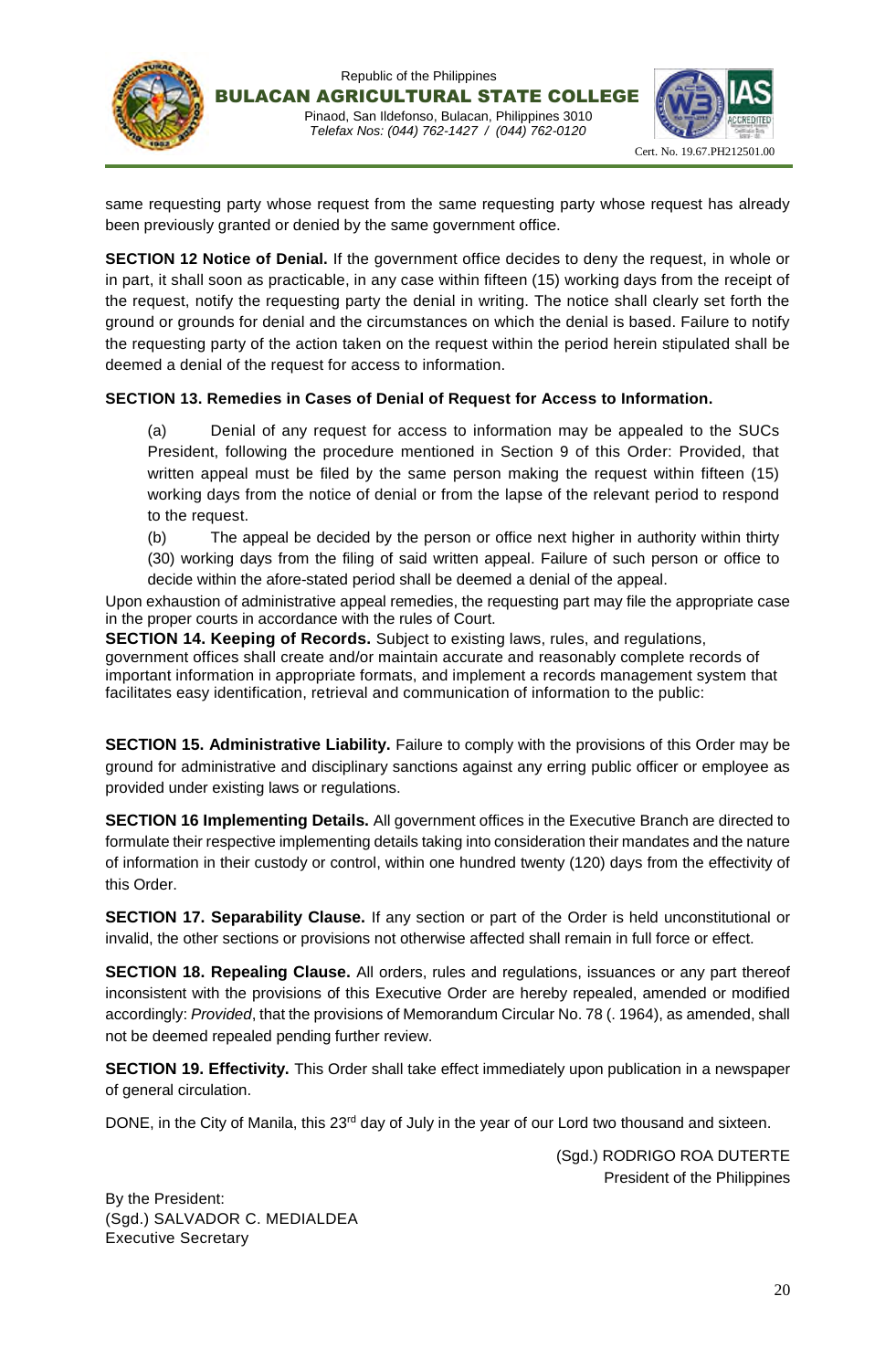





## **ANNEX "B" FOI Receiving Officers of BASC and its campuses**

| Name of Agency                                                | Location of FOI<br><b>Receiving Offices</b>     | <b>Contact Details</b> | <b>Assigned FOI</b><br><b>Receiving Officer</b> |
|---------------------------------------------------------------|-------------------------------------------------|------------------------|-------------------------------------------------|
| <b>BULACAN</b><br><b>AGRICULTURAL</b><br><b>STATE COLLEGE</b> | Records and<br>Archives<br>Management<br>Office | $(044)$ 792-4409       | Mrs. Marilyn<br><b>Alvarez</b>                  |

| <b>TEAM COMPOSITION</b>                                 |                             |  |
|---------------------------------------------------------|-----------------------------|--|
| FOI DECISION MAKER (FDM)                                | Dr. RONALD REAGAN T. ALONZO |  |
| <b>CENTRAL APPEALS &amp; REVIEW</b><br><b>COMMITTEE</b> | DR. MERIAM F. SULIT         |  |
|                                                         | MR. ROBERT CAPALAD          |  |
|                                                         | DR. ANALIZA VENDICACION     |  |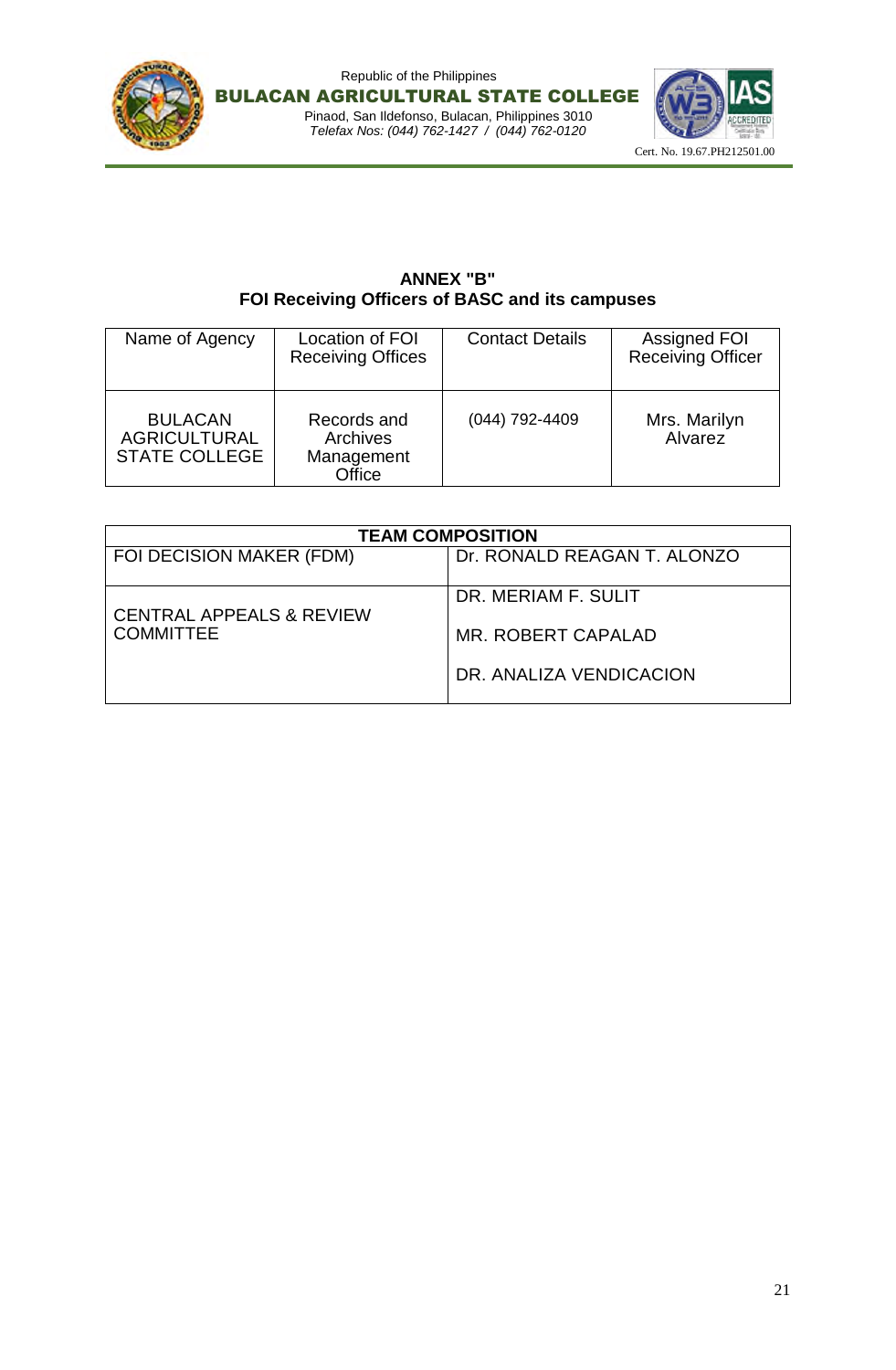

## **ANNEX "C" LIST OF EXCEPTIONS**

The following are the exceptions to the right of access to information, as recognized by the Constitution, existing laws, or jurisprudence:<sup>1</sup>

1. Information covered by Executive privilege;

2. Privileged information relating to national security, defense or international relations;

3. Information concerning law enforcement and protection of public and personal safety;

4. Information deemed confidential for the protection of the privacy of persons and certain individuals such as minors, victims of crimes, or the accused;

5. Information, documents or records known by reason of official capacity and are deemed as confidential, including those submitted or disclosed by entities to government agencies, tribunals, boards, or officers, in relation to the performance of their functions, or to inquiries or investigation conducted by them in the exercise of their administrative, regulatory or quasi-judicial powers;;

6. Prejudicial premature disclosure;

7. Records of proceedings or information from proceedings which, pursuant to law or relevant rules and regulations, are treated as confidential or privileged;

8. Matters considered confidential under banking and finance laws, and their amendatory laws; and

Other exceptions to the right to information under laws, jurisprudence, rules and regulations.

<sup>1</sup>These exceptions only apply to governmental bodies within the control and supervision of the Executive department. Unless specifically identified, these exceptions may be invoked by all officials, officers, or employees in the Executive branch in possession of the relevant records or information.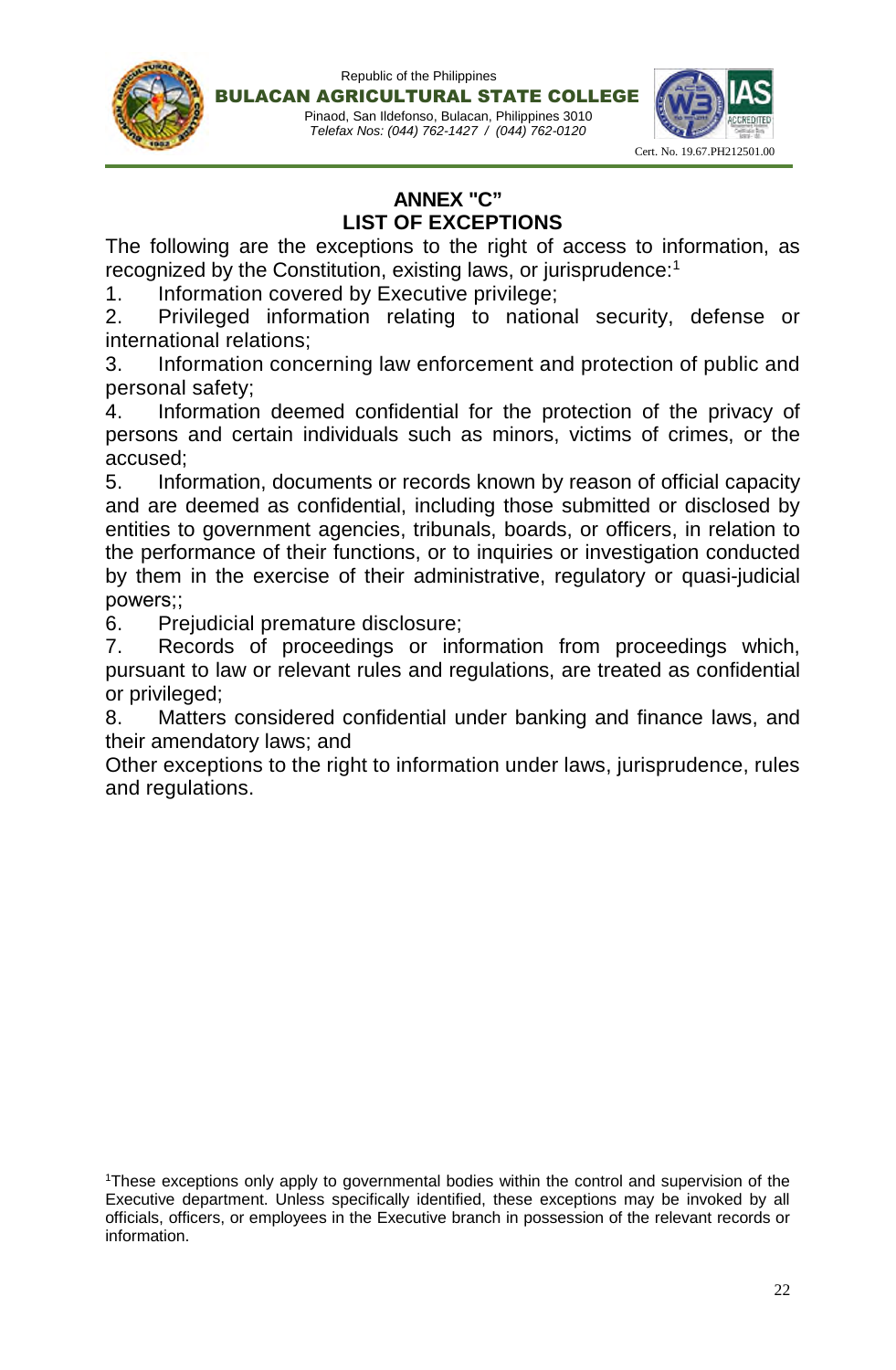

## **ANNEX D PROCESS FLOW DIAGRAM (ISO FORMAT)**



**Note :3 working days** Simple Transactions **7 working days** Complex Transactions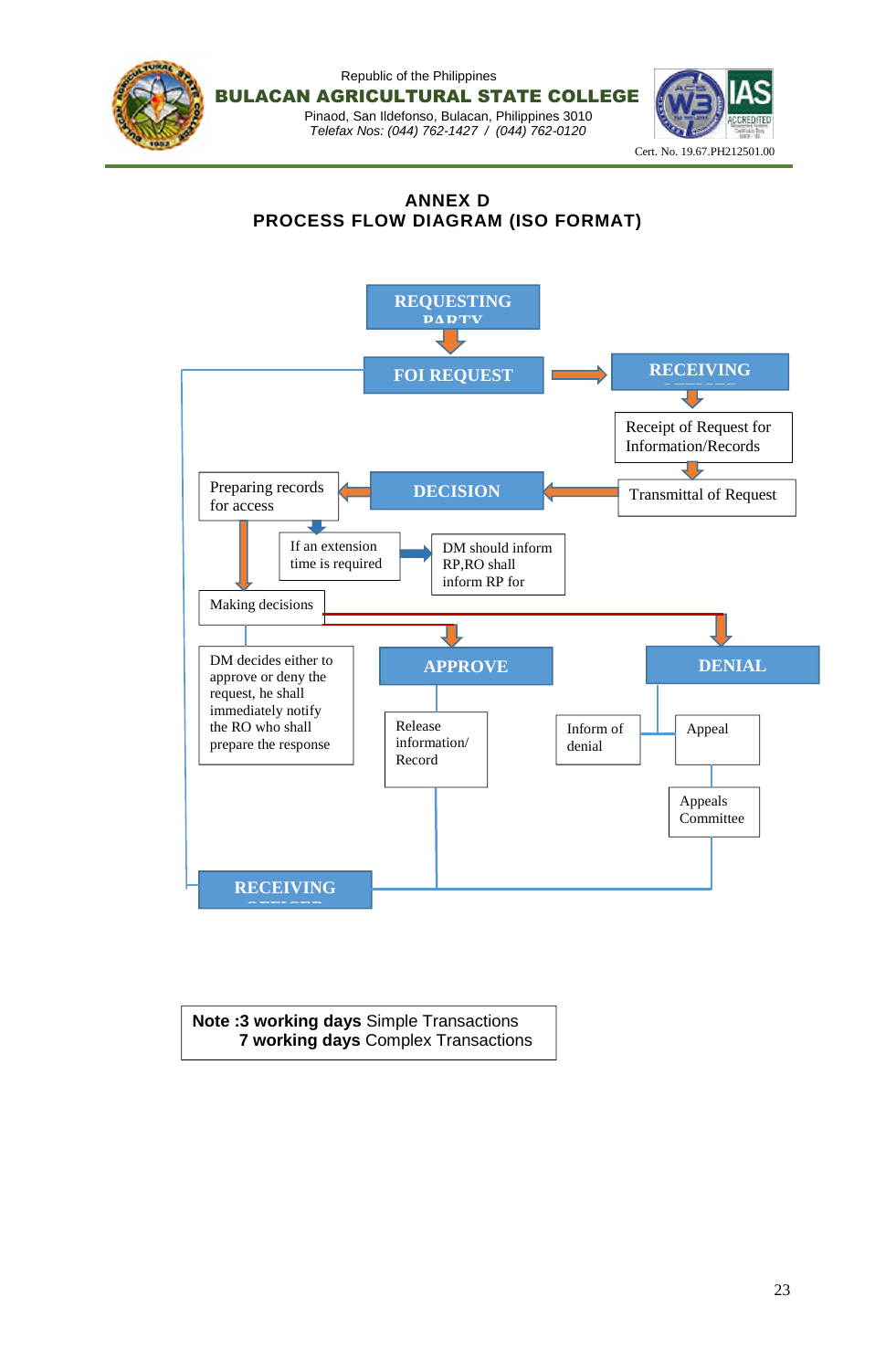

#### Republic of the Philippines BULACAN AGRICULTURAL STATE COLLEGE Pinaod, San Ildefonso, Bulacan, Philippines 3010

*Telefax Nos: (044) 762-1427 / (044) 762-0120*



## **ANNEX D – 2 FOI REQUEST PROCESS IN DAYS**

| Day 1                                                                                                                                                                                                                                                                                                                                                                                                                                                                                                                                                                                                                                    | Day 2                                                                                                                                                                                                                                                                                                                                                                                                                                  | Day 3                                                                                                                                                                                             | Day 4-5<br><b>For Simple</b><br><b>Transaction</b><br>Day 4-7 for<br>complex<br>transactions                                                                                                                                                        |
|------------------------------------------------------------------------------------------------------------------------------------------------------------------------------------------------------------------------------------------------------------------------------------------------------------------------------------------------------------------------------------------------------------------------------------------------------------------------------------------------------------------------------------------------------------------------------------------------------------------------------------------|----------------------------------------------------------------------------------------------------------------------------------------------------------------------------------------------------------------------------------------------------------------------------------------------------------------------------------------------------------------------------------------------------------------------------------------|---------------------------------------------------------------------------------------------------------------------------------------------------------------------------------------------------|-----------------------------------------------------------------------------------------------------------------------------------------------------------------------------------------------------------------------------------------------------|
| <b>RECEIVE</b><br><b>REQUEST</b>                                                                                                                                                                                                                                                                                                                                                                                                                                                                                                                                                                                                         | <b>ASSESS</b><br><b>REQUEST</b>                                                                                                                                                                                                                                                                                                                                                                                                        | <b>CONSIDER/</b><br><b>CLEARING</b><br><b>RESPONSE</b>                                                                                                                                            | <b>ISSUE</b><br><b>REQUEST</b>                                                                                                                                                                                                                      |
| • Check if request is<br>valid.<br>• Stamp received.<br>• Provide copy to<br>requestor<br>• Log details on FOI<br>tracker.<br>• Plan work needed<br>with DM. CLARIF Y<br><b>REQUE ST (If</b><br>necessary)<br>• If not clear what<br>information on is<br>requester seek<br>clarification (alloted<br>working day clock<br>stops).<br>• Provide d<br>appropriate ate<br>advice and<br>assistance to<br>requester<br>• When clarification is<br>received, NEW<br>working day period<br>starts.<br>• If no clarification on<br>received, close<br>request (after alloted<br>days from receipt)<br>and notify applicant.<br>• Forward to DM | • Does the<br>agency hold the<br>Information<br>requested.<br>$\bullet$ Is the<br>Information<br>already<br>accessible?<br>• Is the request a<br>repeat of a<br>previous request<br>from the same<br>applicant?<br><b>LOCATE</b><br><b>INFORMATION</b><br>• Obtain all<br>relevant<br>Information.<br>• Prepare<br>schedule of all<br>Information<br>located.<br>INFORM /<br><b>CONSULT</b><br>• Other officials<br>with key interest. | • Review content of<br>documents and apply<br>relevant exemptions.<br>• Consider comment/<br>advice of officials.<br><b>Seek</b><br>$\bullet$<br>clearance from<br>Head of Agency<br>if necessary | •Prepare<br>Information for<br>release - scan or<br>photocopy<br>documents.<br>• If applicant asked<br>for Information in a<br>certain format,<br>comply with their<br>preference. If<br>practical.<br>• Update FOI<br>tracker and save<br>response |

Notes: 1. This table sets our targets, at various points within the prescribed working day response period, for completion of key steps in the process of handling an FOI request.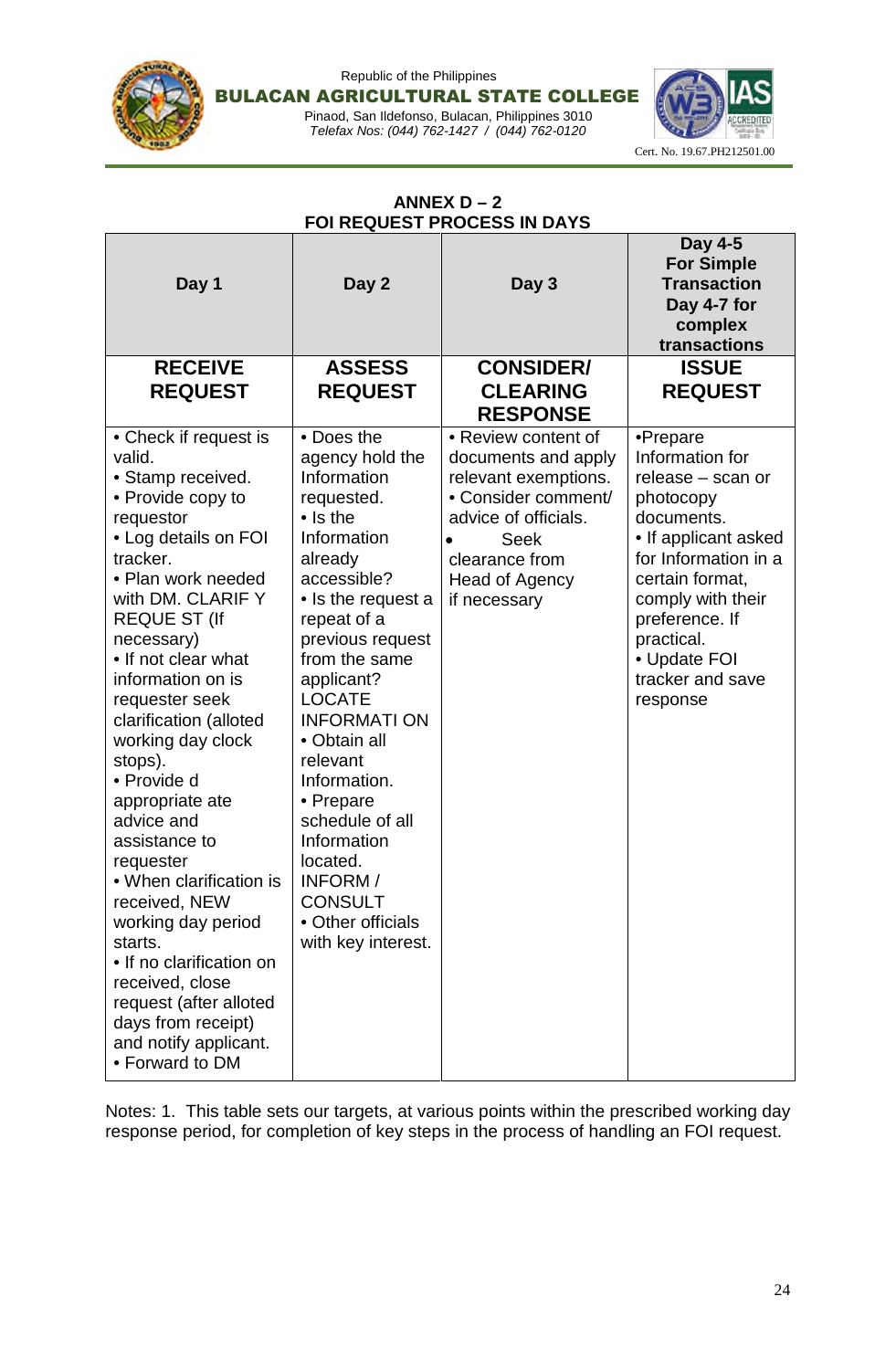

## ANNEX E **PORMULARYO NG KAHILINGAN** *FOI Request Form*

| <b>TITULO NG DOKUMENTO (Title of the Document)</b>                                                                                                             |                                                                                                             |
|----------------------------------------------------------------------------------------------------------------------------------------------------------------|-------------------------------------------------------------------------------------------------------------|
| <b>MGA TAON/PANAHONG SAKLAW (Year)</b>                                                                                                                         |                                                                                                             |
| <b>LAYUNIN</b> (Purpose)                                                                                                                                       |                                                                                                             |
| <b>PANGALAN / (Name)</b>                                                                                                                                       | <b>CONTACT Nos.</b>                                                                                         |
| <b>LAGDA / (Signature)</b>                                                                                                                                     | <b>PETSA</b> (Date)                                                                                         |
| <b>TIRAHAN / (Address)</b>                                                                                                                                     | <b>KATIBAYAN NG PAGKAKAKILANLAN (Proof of Identity)</b><br>Passport No.<br><b>Driver's License</b><br>Other |
| PARAAN NG PAGTANGGAP NG MGA IMPORMASYON<br>(How would you like to receive the information?)<br>Email<br>Fax<br><b>Postal Address</b><br>Pick-up (Office hours) |                                                                                                             |
| Gawaing itinalaga kay:<br>(Submitted to)                                                                                                                       | (Lumagda sa ibaba ng pangalang nakalimbag)                                                                  |
| Petsa / Oras ng Pagkatalaga:                                                                                                                                   |                                                                                                             |
| (Date / Time of Submission)<br><b>Taong nagpapatunay ng Gawaing Natapos:</b><br>(Certified by)                                                                 |                                                                                                             |
|                                                                                                                                                                | (Lumagda sa ibaba ng pangalang nakalimbag)                                                                  |
| Uri ng isinagawang aksiyon:<br>(Type of Action Conducted)                                                                                                      |                                                                                                             |
|                                                                                                                                                                | Iniskedyul ni (Received by):                                                                                |
|                                                                                                                                                                |                                                                                                             |

**FOI Receiving Officer** 

Remarks: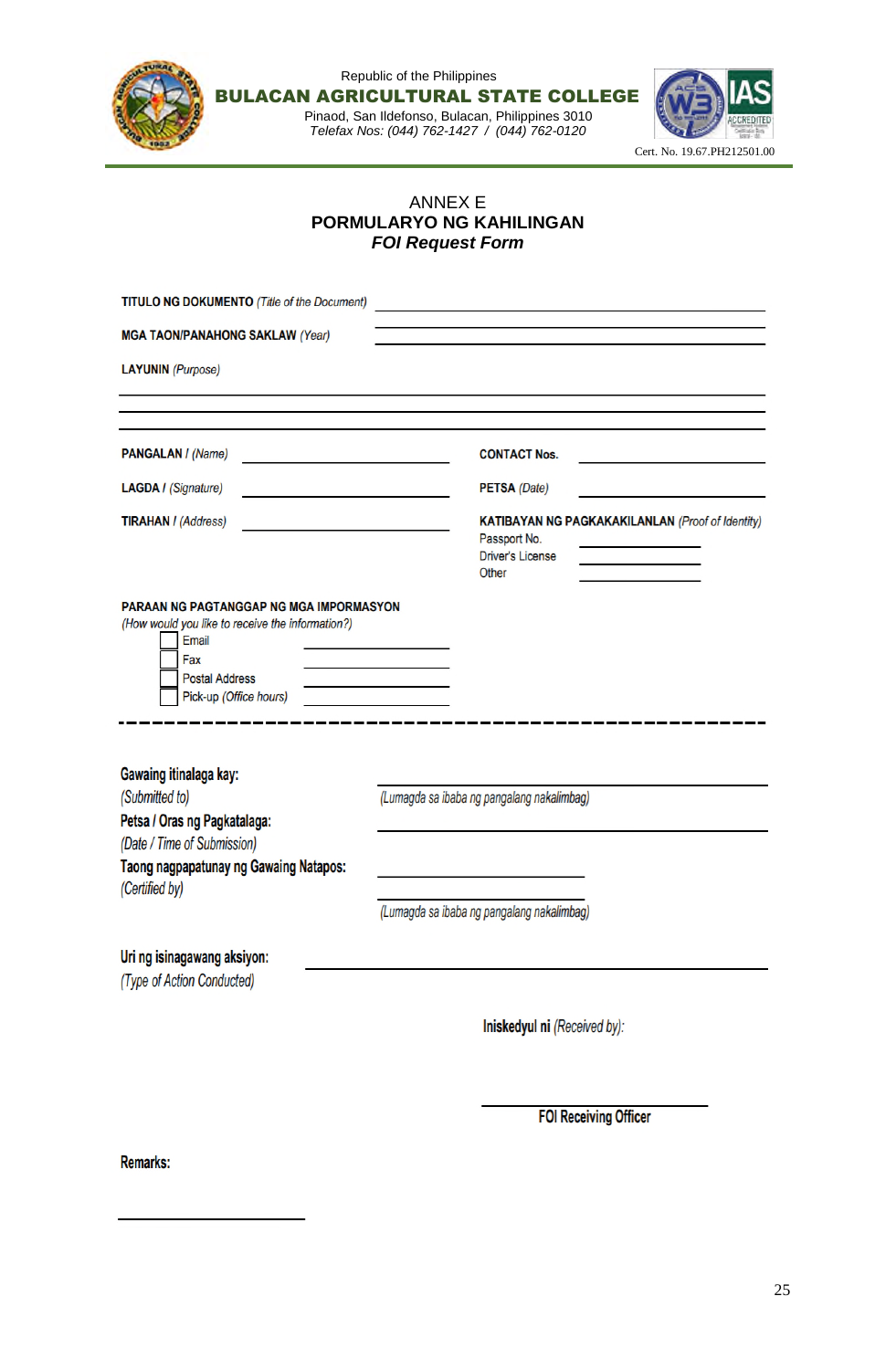

#### **ANNEX "F-1" FOI RESPONSE TEMPLATE -- DOCUMENT ENCLOSED**

DATE

Dear \_\_\_\_\_\_\_\_\_,

Greetings!

Thank you for your request dated <insert date> under Executive Order No. 2 (s.2016) on Freedom of Information in the Executive Branch.

#### Your request

You asked for <quote request exactly, unless it is too long/complicated>.

#### Response to your request

You FOI request is approved. I enclosed a copy of [some / most / all]\* of the information you requested [in the format you asked for]

Thank you.

Respectfully,

FOI Receiving Officer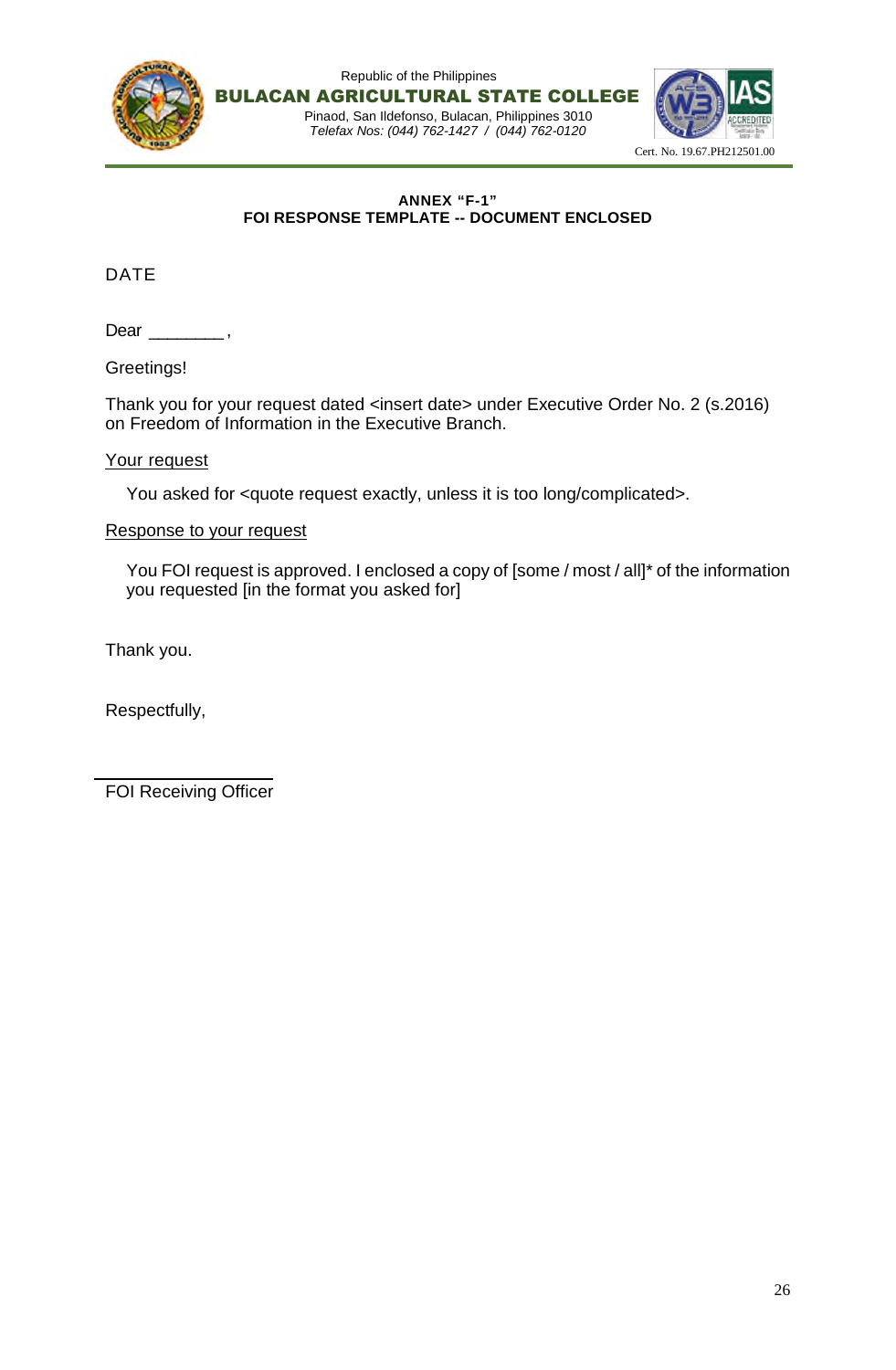

## **ANNEX "F-2" FOI RESPONSE TEMPLATE - ANSWER**

DATE

Dear \_\_\_\_\_\_\_,

Greetings!

Thank you for your request dated <insert date> under Executive Order No. 2 (s.2016) on Freedom of Information in the Executive Branch.

Your request

You asked for <quote request exactly, unless it is too long/complicated>.

Response to your request

Your FOI request is approved. The answer to your request is <insert answer>

Thank you.

Respectfully,

FOI Receiving Officer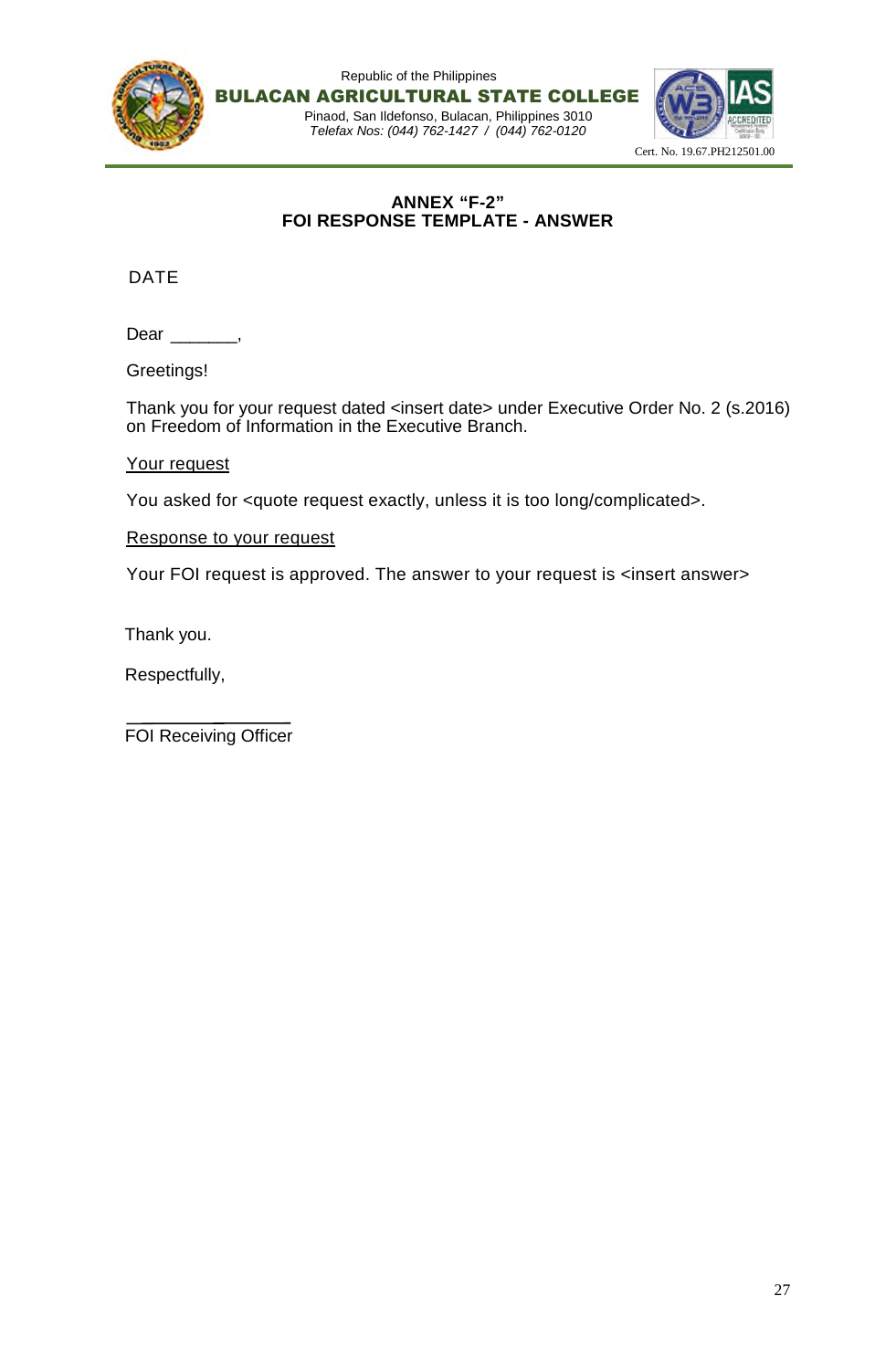

## **ANNEX "F-3" FOI RESPONSE TEMPLATE -- UNDER EXCEPTIONS**

DATE

Dear .

Greetings!

Thank you for your request dated <insert date> under Executive Order No. 2 (s.2016) on Freedom of Information in the Executive Branch.

### Your request

You asked for <quote request exactly, unless it is too long/complicated>. Response

#### to your request

While our aim is to provide information whenever possible, in this instance we are unable to provide [some of]\* the information you have requested because an exception(s) under section(s) <insert specific section number(s) applies are explained in the annex to this letter.

#### Your right to request a review

If you are unhappy with this response to your FOI request, you may ask us to carry out an internal review of the response, by writing to <insert name of Secretary an postal / e-mail address>. Your review request should explain why you are dissatisfied with this response, and should be made within 15 calendar days from the date when you received this letter. We will complete the review and tell you the result, within 30 calendar days from the date when we receive your review request.

If you are not satisfied with result of the review, you then have the right to appeal to the Office of the President under Administrative Order No. 22 (s.2011).

Thank you.

Respectfully,

FOI Receiving Officer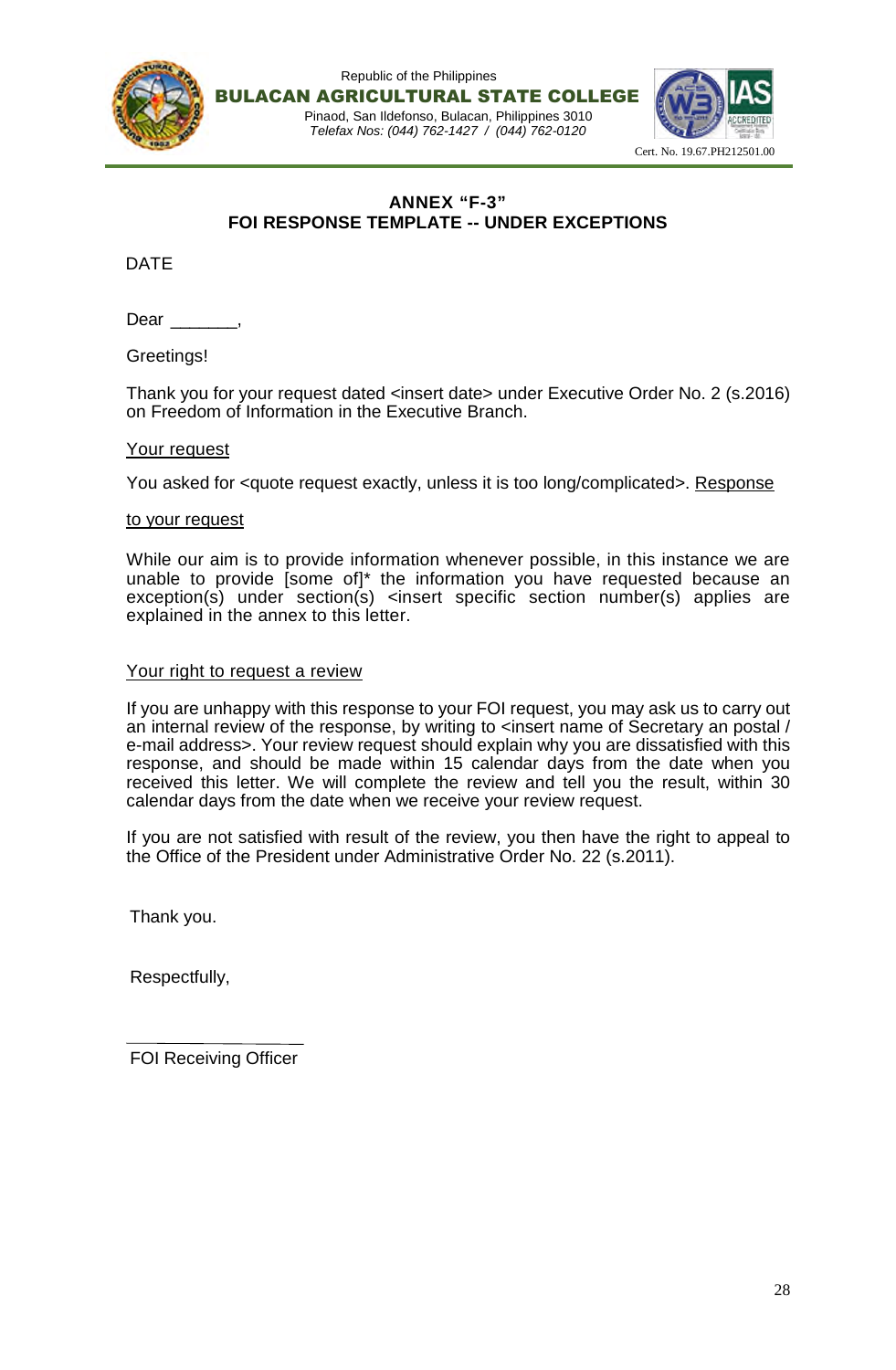|                                                         | Republic of the Philippines<br><b>BULACAN AGRICULTURAL STATE COLLEGE</b><br>Pinaod, San Ildefonso, Bulacan, Philippines 3010<br>Telefax Nos: (044) 762-1427 / (044) 762-0120                                                    | Cert. No. 19.67.PH212501.00 |
|---------------------------------------------------------|---------------------------------------------------------------------------------------------------------------------------------------------------------------------------------------------------------------------------------|-----------------------------|
|                                                         | <b>ANNEX "F-4"</b><br><b>FOI REQUEST FORM</b>                                                                                                                                                                                   |                             |
| =This document may be reproduced<br>and is NOT FOR SALE | FREEDOM OF INFORMATION REQUEST FORM<br>(Pursuant to Executive Order No. 2, s. 2016)<br>(as of November 2016)<br>Please read the following information carefully before proceeding with your application. Use blue or black ink. | <b>FOI Tracking Number:</b> |
|                                                         | Write neatly and in BLOCK letters. Improper or incorrectly-filled out forms will not be acted upon. Tick or mark boxes<br>with "X" where necessary: Note (▶) denotes a MANDATORY field.                                         |                             |

A. Requesting Party<br>You are required to supply your name and address for correspondence. Additional contact details will help us deal with your application and correspond with you in the manner you prefer.

| 1. Title (e.g. Mr, Mrs, Ms, Miss)                                                                                     | 2. Given Name/s (including M.I.)<br>Geometrical constructions of                                                                                                                                                                | 3. Surname                                                                                                                                                                                                                                                                                                                                                                                                                                                                                 |
|-----------------------------------------------------------------------------------------------------------------------|---------------------------------------------------------------------------------------------------------------------------------------------------------------------------------------------------------------------------------|--------------------------------------------------------------------------------------------------------------------------------------------------------------------------------------------------------------------------------------------------------------------------------------------------------------------------------------------------------------------------------------------------------------------------------------------------------------------------------------------|
| 4. Complete Address (Apt/House Number, Street, City/Municipality, Province)                                           | de had a a bandaría d'antichi a padre a comba e anguer nangelo de margo para personas a a anguer nangelo para<br>A segunda de la companya de la companya de la companya de la companya de la companya de la companya de la comp |                                                                                                                                                                                                                                                                                                                                                                                                                                                                                            |
| 5. Landline/Fax                                                                                                       | 6. Mobile                                                                                                                                                                                                                       | 7. Email                                                                                                                                                                                                                                                                                                                                                                                                                                                                                   |
| 8. Preferred Mode of Communication                                                                                    | <b>Mobile Number</b><br>Landline<br>П.                                                                                                                                                                                          | $\Box$ Email<br><b>Postal Address</b><br>(If your request is successful, we will be sending the documents to you in this manner)                                                                                                                                                                                                                                                                                                                                                           |
| 9. Preferred Mode of Reply                                                                                            | Email<br>Fax<br>$\mathbf{1}$                                                                                                                                                                                                    | Postal Address   Pick-up at Agency                                                                                                                                                                                                                                                                                                                                                                                                                                                         |
| 10. Type of ID Given (Please ensure your<br>IDs contain your photo and signature)                                     | Passport<br>School ID<br><b>Company ID</b>                                                                                                                                                                                      | Driver's License □ SSS ID □ Postal ID □ Voter's ID<br>Others and the contract of the contract of the contract of the contract of the contract of the contract of the                                                                                                                                                                                                                                                                                                                       |
| <b>B. Requested Information</b>                                                                                       |                                                                                                                                                                                                                                 |                                                                                                                                                                                                                                                                                                                                                                                                                                                                                            |
| 11. Agency - Connecting Agency<br>(if Applicable)<br>12. Title of Document/Record<br>Requested (Please be as detailed |                                                                                                                                                                                                                                 | $\blacktriangleright$ . The contract of the contract of the contract of $\blacktriangleright$ . The contract of the contract of the contract of the contract of the contract of the contract of the contract of the contract of the contract of the contr<br>the control of the control of the control of the control of the control of the control of the control of the control of the control of the control of the control of the control of the control of the control of the control |
| as possible)<br>13. Date or Period (DD/MM/YY)                                                                         |                                                                                                                                                                                                                                 | <u> 1989 - Johann John Stoff, amerikan besteht al-der al-der al-der al-der al-der al-der al-der al-der al-der al-</u>                                                                                                                                                                                                                                                                                                                                                                      |
| 14. Purpose                                                                                                           |                                                                                                                                                                                                                                 | $\mathcal{L}_{\text{max}}$ . The contract of the contract of the contract of the contract of the contract of the contract of the contract of the contract of the contract of the contract of the contract of the contract of the contract                                                                                                                                                                                                                                                  |
| 15. Document Type                                                                                                     |                                                                                                                                                                                                                                 | in the second control of the second control of the second control of the second control of the second control o                                                                                                                                                                                                                                                                                                                                                                            |
| 16. Reference Numbers (if known)                                                                                      |                                                                                                                                                                                                                                 |                                                                                                                                                                                                                                                                                                                                                                                                                                                                                            |
| 17. Any other Relevant Information                                                                                    |                                                                                                                                                                                                                                 | <u> 1989 - Johann Stoff, amerikansk politiker (d. 1989)</u>                                                                                                                                                                                                                                                                                                                                                                                                                                |
|                                                                                                                       |                                                                                                                                                                                                                                 | FREEDOM OF INFORMATION                                                                                                                                                                                                                                                                                                                                                                                                                                                                     |

**C.** Declaration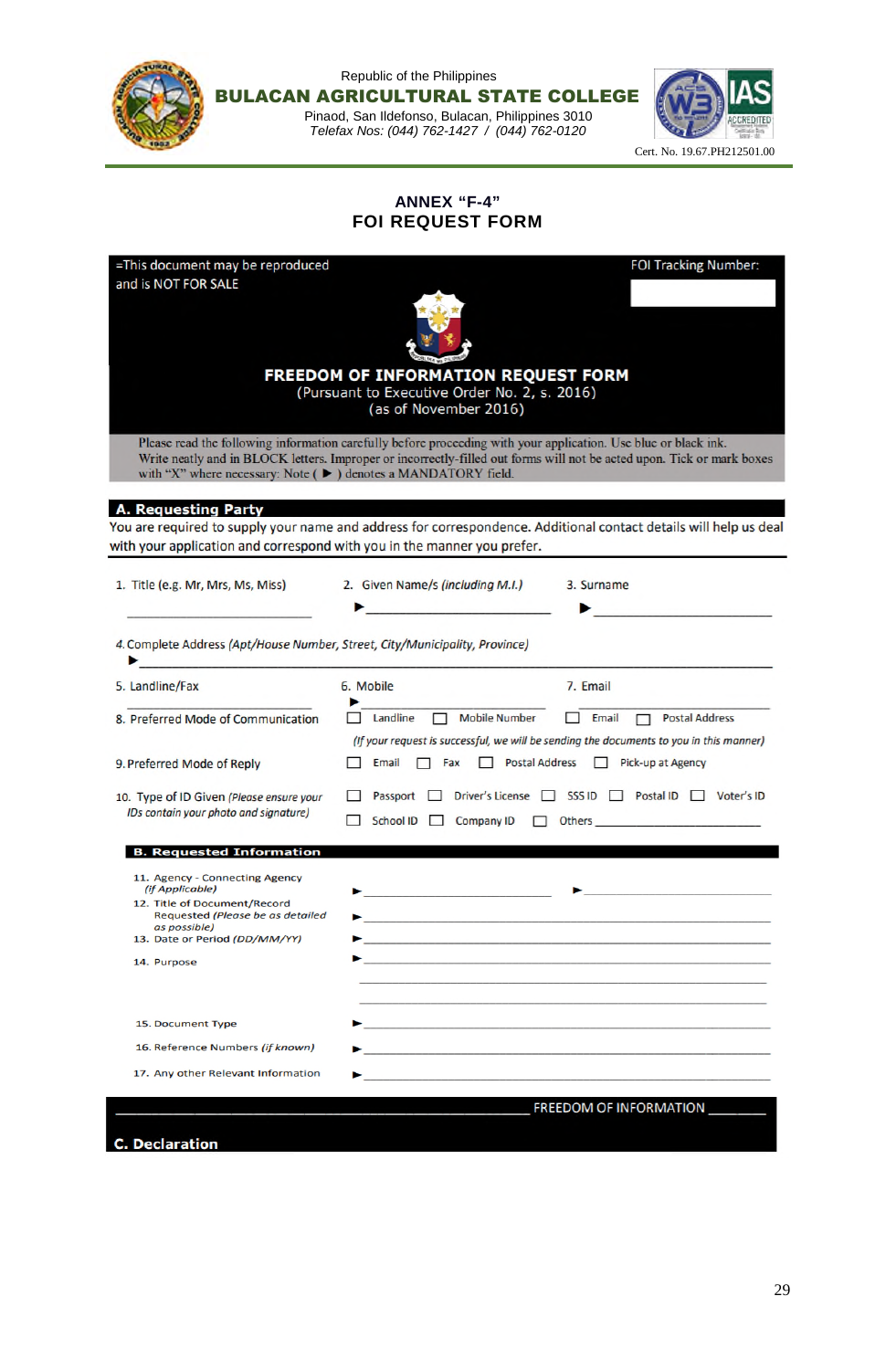

Republic of the Philippines BULACAN AGRICULTURAL STATE COLLEGE

Pinaod, San Ildefonso, Bulacan, Philippines 3010 *Telefax Nos: (044) 762-1427 / (044) 762-0120*



Privacy Notice: Once deemed valid, your information from your application will be used by the agency you have applied to, to deal with your application as set out in the Freedom of Information Executive Order No. 2. If Department or Agency gives you access to a document, and if the document contains no personal information about you, the document will be published online in the Department's or Agency's disclosure log, along with your name and the date you applied, and, if another person, company or body will use or benefit from the documents sought, the name of that person, entity or body.

I declare that:

- The information provided in the form is complete and correct;
- . I have read the Privacy notice;
- . I have presented at least one (1) government-issued ID to establish proof of my identity.

▶

I understand that it is an offense to give misleading information about my identity, and that doing so may result in a decision to refuse to process my application.

Signature

Date Accomplished (DD/MM/YY)

#### D. FOI Receiving Officer [INTERNAL USE ONLY]

Name (Print Name)

| <b>Agency - Connecting Agency</b><br>(if Applicable)<br>Date entered on eFOI (if applicable,<br>otherwise N/A)<br>Proof of ID Presented (Photocopies of<br>original should be attached) | <u> 1994 - Andrea Stein, amerikansk politik</u><br><u> Alexandria (Alexandria Alexandria Alexandria Alexandria Alexandria Alexandria Alexandria Alexandria Alexandri</u><br>Passport <sup>1</sup><br>Driver's License $\Box$<br>SSS ID<br>Postal ID Voter's ID<br>School ID <sup>1</sup><br>Company ID<br>П |
|-----------------------------------------------------------------------------------------------------------------------------------------------------------------------------------------|-------------------------------------------------------------------------------------------------------------------------------------------------------------------------------------------------------------------------------------------------------------------------------------------------------------|
| The request is recommended to be:<br>If Denied, please tick the Reason for<br>the Denial                                                                                                | Approved<br>$\Box$<br><b>Denied</b><br>Invalid request $\Box$ Incomplete $\Box$ Data already available online                                                                                                                                                                                               |
| <b>Second Receiving Officer Assigned:</b>                                                                                                                                               | سيهمه والمستحقة والمستحدث والمتعارض والمتواطئ والمستورد والمتواطئ والمتحدث والمستحدث والمستحقة والمستحرم والمستحر                                                                                                                                                                                           |
| <b>Decision Maker Assigned to</b><br>Application (print name)                                                                                                                           | ومستراما الراويا ومروان المساور والمراوية والمساور والراوية والمرام المستشر ووسيدهن الراوي والراوية والأوروبية والراوي                                                                                                                                                                                      |
| <b>Decision on Application</b>                                                                                                                                                          | Partially Succesful □ Denied<br>Succesful<br>⊔<br>Cost<br>$\mathbf{1}$                                                                                                                                                                                                                                      |
| If Denied, please tick the Reason for<br>the Denial                                                                                                                                     | Incomplete $\Box$ Data already available online<br><b>Invalid request</b><br>–<br><b>Exception</b>                                                                                                                                                                                                          |
| Date Request Finished (DD/MM/YY)                                                                                                                                                        |                                                                                                                                                                                                                                                                                                             |
| Date Documents (if any) Sent<br>(DD/MM/YY)                                                                                                                                              | <u> 1986 - Johann John Harry Amerikaans (</u>                                                                                                                                                                                                                                                               |
| <b>FOI Registry Accomplished</b>                                                                                                                                                        | Yes<br><b>No</b>                                                                                                                                                                                                                                                                                            |
| <b>RO Signature</b>                                                                                                                                                                     |                                                                                                                                                                                                                                                                                                             |
| Date (DD/MM/YY)                                                                                                                                                                         | de el partir medi parametroni el proporcio                                                                                                                                                                                                                                                                  |

FREEDOM OF INFORMATION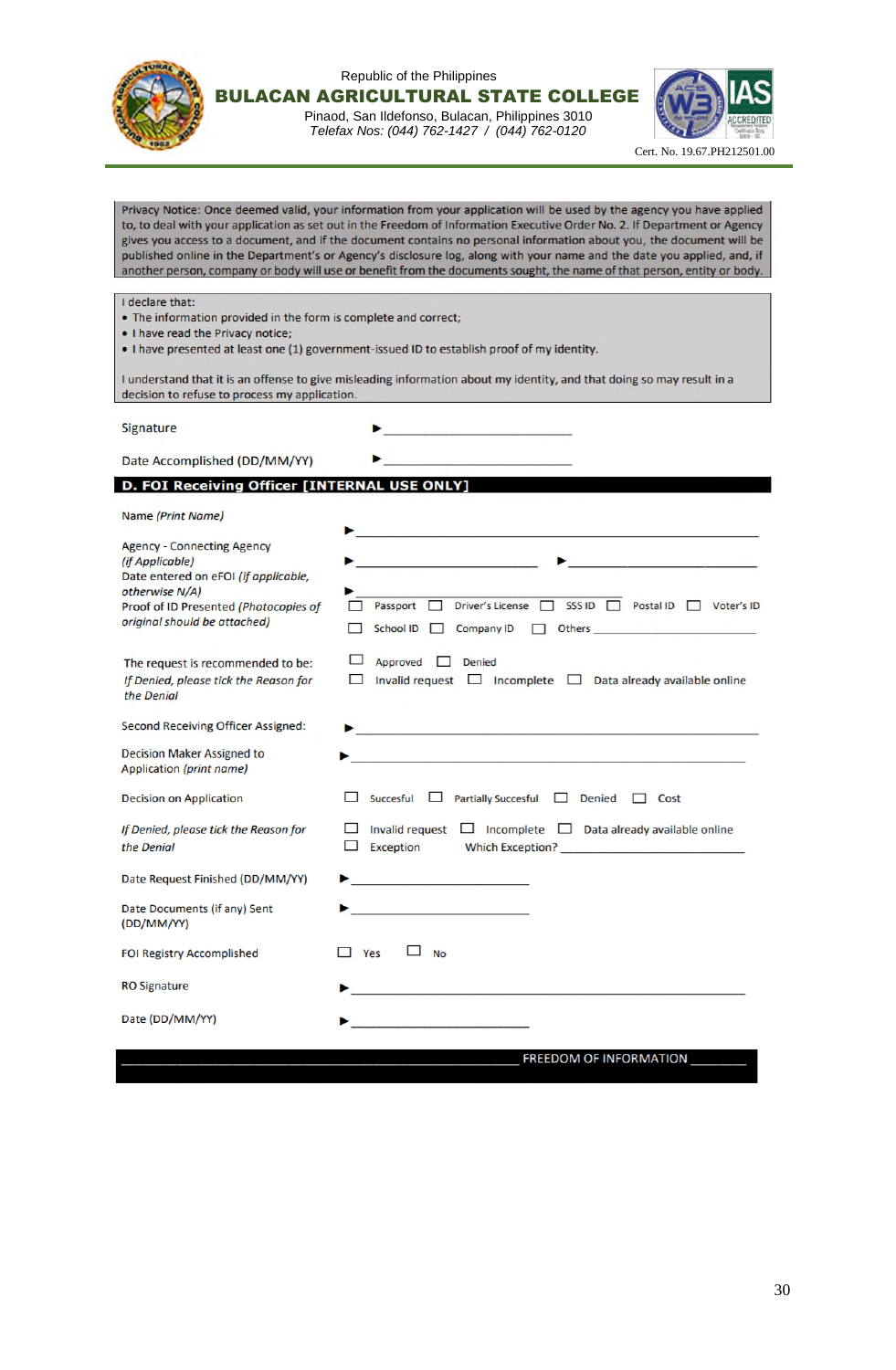



## **ANNEX "G" APPEAL AND REVIEW**

**Section 1. Filing** – Decisions of the FOI Decision Maker on the request of information may be appealed to the Central Appeals and Review Committee within a period of fifteen (15) days from receipt thereof.

All decisions of the FOI Decision Maker are immediately executor pending appeal before the Committee.

**Section 2. When deemed filed.** – An Appeal sent by registered mail shall be deemed filed on the date shown by the postmark on the envelope which shall be attached to the records of the FOI Request. In case of personal delivery, it is deemed filed on the date stamped thereon by the Committee.

**Section 3. Appeal Fee** – The appellant-requester shall pay an appeal fee and a copy of the official receipt thereof shall be attached to the appeal

**Section 4. Perfection of an Appeal** – To perfect an appeal, the appellant-requester shall submit five (5) copies of the following documents:

- a. Appeal statement/memorandum containing the grounds relied upon for the appeal, together with the certified true copy of the decision of the FOI Decision Maker. The appeal statement/memorandum shall be filed with the Central Appeals and Review Committee at the President's Office, copy furnished the FOI Decision Maker concerned. The latter shall submit the FOI Request, with its comment, within fifteen (15) days from receipt, to the Central Appeals and Review Committee;;
- b. Proof of service of a copy of the appeal statement/memorandum to the FOI Decision Maker;
- c. Proof of payment of the appeal fee; and
- d. A statement or certificate of non-forum shopping.

When an appellant-requester fails to comply with any of the above requirements within the reglementary period, the Central Appeals and Review committee shall direct compliance within a period of not more than ten (10) days from receipt thereof, with a warning that failure to comply shall be construed as failure to perfect an appeal and shall cause the dismissal of the appeal with prejudice to its refiling.

**Section 5. Effect of Filing** – Except where a temporary restraining order is issued by a competent court, an appeal shall not stop the decision from being executor.

**Section 6. Decision of the Appeal** – The Appeal be decided within thirty (30) working days from the filing of said written appeal. Failure of such person or office to decide within the afore-stated period shall be deemed a denial of the appeal.

**Section 7. When to Remand an Appealed request to FOI Decision Maker of origin** – If on appeal, the Central Appeals and Review Committee finds that the FOI Decision Maker violated the appellant--requester's right to freedom of information as the requested information is not covered by the exceptions or informations that should not be released and disclosed.

Source: Revised Rules on Administrative Cases in Civil Service FOI Manual EO No.2 , July 23, 2016.